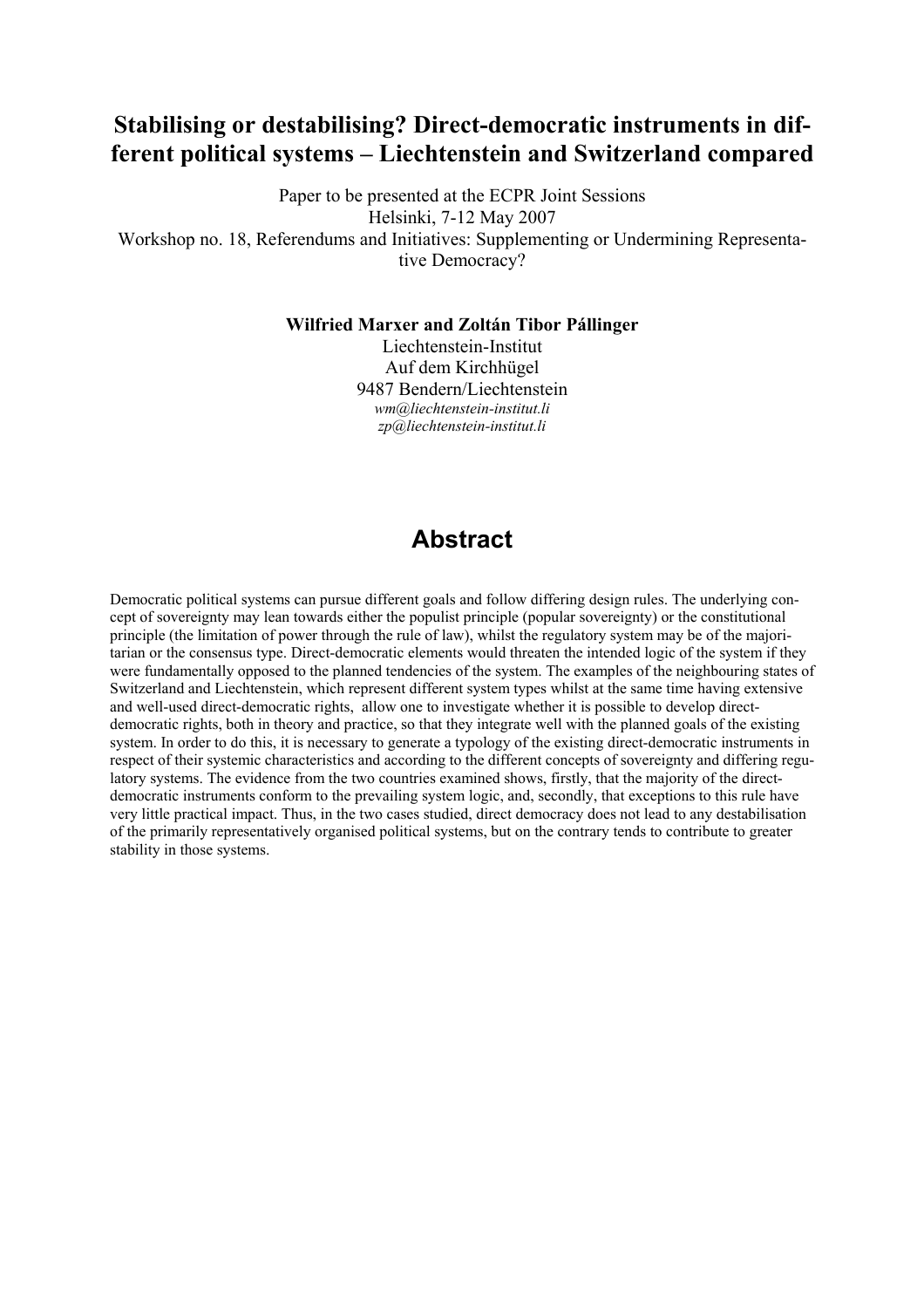## **1. Introduction**

This paper aims to examine in greater depth the relationship between direct and representative democracy at a theoretical level. Chapter 2 develops the theoretical framework. In a first step, we present the major types of direct-democratic instruments and give an overview of the distribution of citizens' rights in Switzerland and in the Principality of Liechtenstein. There follows a historical review of the debate on the relationship between direct and representative democracy. We then present a typology which generates a systematic relationship between direct-democratic instruments and different types of democracy. It presumes that the functional logic of the individual citizens' rights in a state must be consistent with the fundamental normative principles of the corresponding type of democracy, in order to avoid dysfunctionality. The basic conclusions of this model for the countries in question have already been confirmed elsewhere (Marxer/Pállinger 2006); they serve as a reference framework for the following study, which examines in greater depth the further question as to whether the use of direct-democratic instruments which are in theory compatible with the type of democracy may not, after all – unintentionally – undermine the representative system. We present first a survey of the functions and intended effects of the direct-democratic instruments. We then examine the relationship between the frequency of use of these instruments and their effects on the overall political system. In Chapters 3 and 4, the theoretical assumptions are tested against actual practice in Liechtenstein and Switzerland. Chapter 5 presents our conclusions.

The empirical basis for this study is the comparison between Switzerland and Liechtenstein. These countries were selected for both theoretical and practical reasons. At the level of theory, it is of especial interest that they have a very similar set of direct-democratic instruments (most similar design), but differ considerably in terms of the system of government and the concept of sovereignty (most different design). Whilst Switzerland can be assigned to the type of a presidential consensus democracy – indeed it is widely seen as the model of consensus democracy – Liechtenstein is more difficult to classify: the parliamentary monarchy, in which power is divided between the Prince and the people, has both presidential and parliamentary characteristics. Moreover, during the last decade, Liechtenstein politics see-sawed between more consensus-oriented and more competition-oriented poles, returning latterly to a consensus model. If one uses the criteria developed by Lijphart (1999), it is clear that Liechtenstein is an example of a consensus democracy. This present study should also be seen in the light of a series of studies which used a comparative approach to examine direct democracy in Liechtenstein (Marxer 2007, Marxer/Pállinger 2006, Marxer/Pállinger 2007a, Marxer/Pállinger 2007b). There was thus a practical interest in presenting a comparison of the two countries in terms of the continuation of an ongoing research program.

# **2. Theoretical framework**

Since the emergence of the concept of democracy in ancient Greece, the term has been understood to mean direct self-rule by the citizens. The theoretical and practical point of reference for democracy was the Greek polis. With the rise of the territorial nation-state, this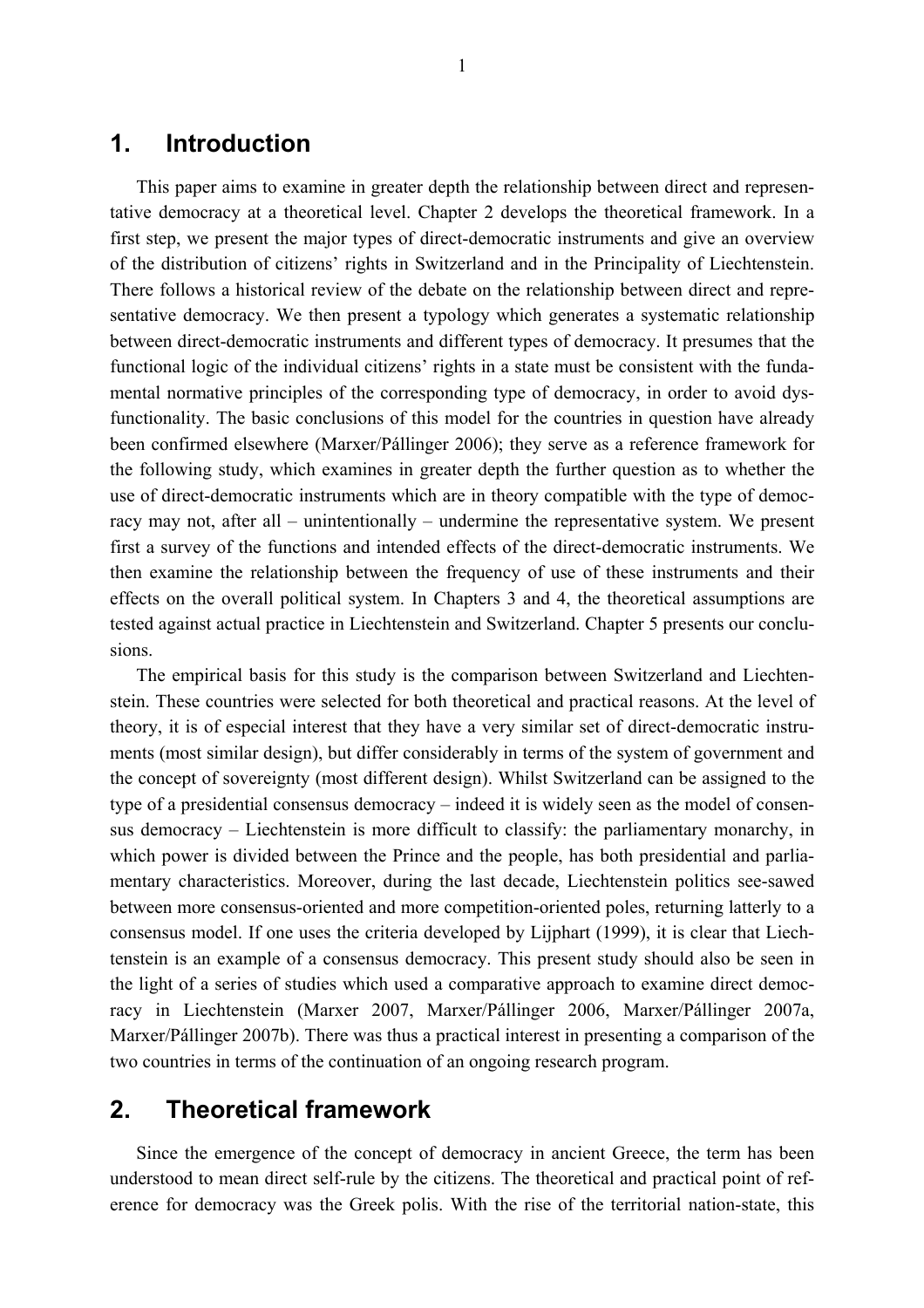older concept of democracy was replaced by the newer model of representative democracy. This "second transformation of democracy" (Dahl 1989) involved a certain devaluation of direct democracy as the essential feature of democracy. This was now seen as being appropriate only for small, under-developed states (Dahl/Tufte 1974, 12). The principle of representation made it possible to extend 'democracy' to large, modern states such as the USA. The proponents of this new form of government were well aware of its contrast to ancient democracy, which is why they made a conceptual distinction between 'democracy' (in the sense of direct self-rule) and 'representative government' (Mill 1971) or 'republic' (Hamilton/Madison/Jay 2007). These two forms of government were seen as mutually exclusive alternatives. During the course of the  $19<sup>th</sup>$  century, this stark opposition was modified by the radical democratisation of society; the irreversible mobilisation and involvement of the population resulted in individual members of society beginning to see themselves as *the* basic political unit (Gebhardt 2000, 13). This evolutionary development was embodied in the idea of popular sovereignty, which implies that the actions of the state have to be legitimated by the people. The people are sovereign in the sense that it/they represent the highest and nonreducible (in secular terms) basis of legitimacy for the apprehension and the exercise of state power (Fleiner-Gerster 1995, 175). It is a fact that in modern times all states have developed representative bodies in response to the increased complexity of the system context (Schiller 2002, S. [1](#page-2-0)2). Despite this, most of them also have direct-democratic instruments,<sup>1</sup> which complement the representative structures.

#### 2.1. Direct-democratic instruments

The modern debate distinguishes two differing conceptions of 'direct democracy': the first describes a specific type of political governance in which political power is exercised exclusively and directly by the entirety of the active citizenry – not by individual officials or representatives, or small groups of these. The opposing concept of direct democracy places it within the framework of representative democracy (Batt 2006, 11). In this second understanding, 'direct democracy' is the name for a political decision-making procedure in which the authority to make decisions on certain substantive issues is transferred by the representative organs to the electorate. However, these instruments are not seen as representing an alternative to the representative political system, but relate only to a narrowly defined institutional field of decision-making procedures which is embedded within the overall political system, whose structures it complements or supplements (Schiller 2002, 36). In this paper, we use the second of the two concepts of 'direct democracy'. Thus, the relationship to representative democracy is complementary rather than exclusive.

In democracies, selection of representatives and other officials is normally carried out through elections held at regular intervals. Direct-democratic instruments, on the other hand, focus on direct decision-making on substantive issues by those entitled to vote on such issues. There are also intermediate forms which relate to the selection of individuals outside of the normal electoral cycle. Based on this analysis we can distinguish the following kinds of citi-

<span id="page-2-0"></span><sup>&</sup>lt;sup>1</sup> For a global overview of direct-democratic instruments cf.: http://c2d.unige.ch/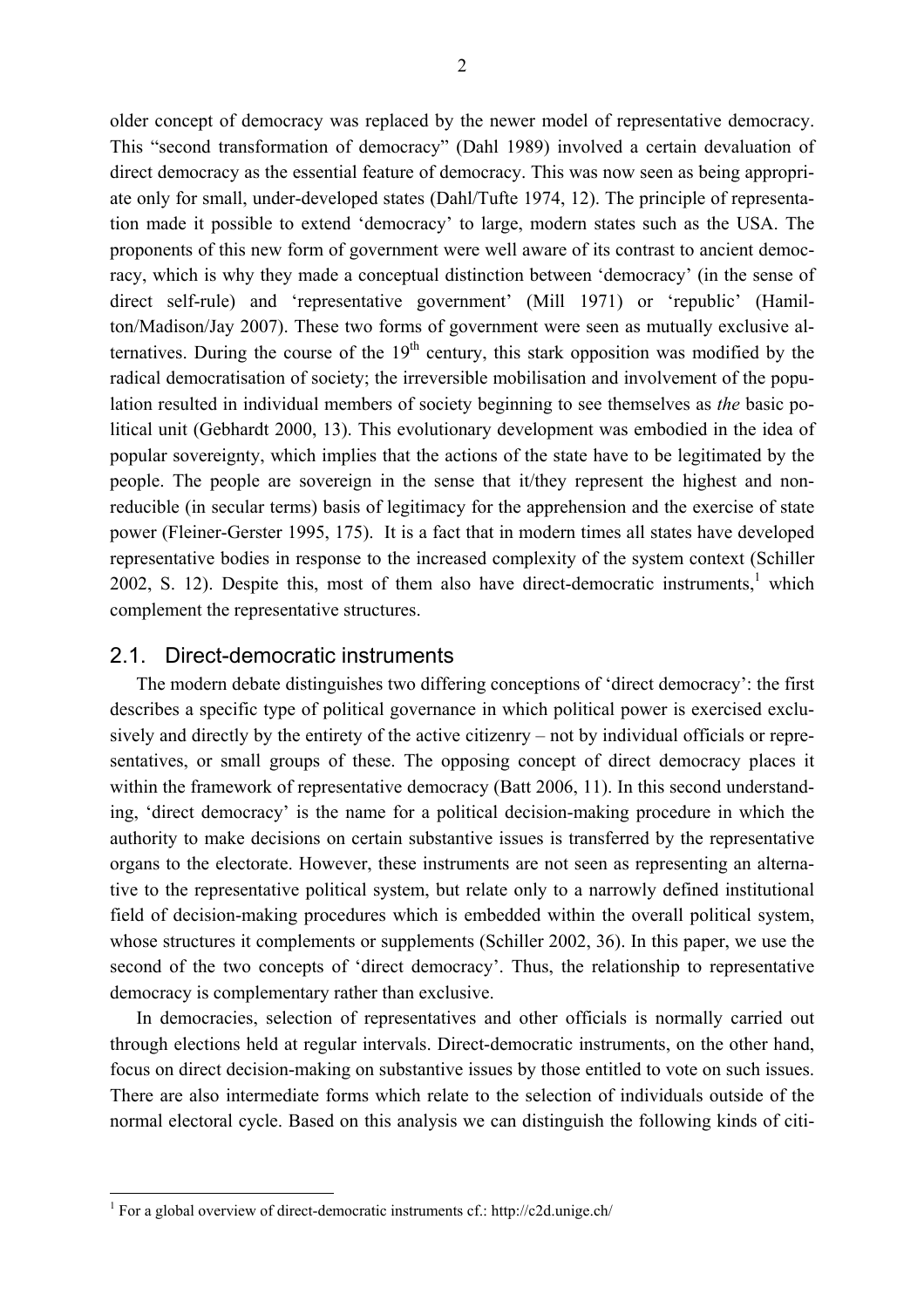zens' rights: popular consultative ballots, referendums, initiatives, plebiscites and the right of recall: $^2$  $^2$ 

*Popular consultative ballots* are votes on substantive issues (e.g. draft laws, planning decisions etc.) whose outcomes are not binding on the authorities.

When parliamentary decisions about laws or the constitution are subsequently subjected to a popular vote, the latter are referred to as *referendums*. If the right to launch such a referendum rests with the voters, this is termed a 'facultative referendum'. It is normally necessary to collect a specific minimum number of signatures to launch this kind of referendum. When a decision is subjected to a facultative referendum, and at the same time a representative organ has the right to organise a popular vote on the proposal, one speaks of an 'authorities' referendum'. If a popular vote is prescribed (by law or in the constitution), we refer to it as an 'obligatory referendum'.

*Initiatives* are direct-democratic decision-making processes which are launched, not by the authorities, but by the voters and which introduce citizens' proposals into the legislative or constitutive process. The initiative process is also usually launched through the collection of a fixed number of signatures.

If the right to launch a popular vote does not lie with the active citizenry, but is solely within the discretion of an organ of the state, one speaks of a *plebiscite*. This instrument allows the relevant organ of state to make us of a popular vote for strategic reasons (in political competition with other organs of the state), or as a 'vote of confidence' – and thus as a means of seeking legitimacy for its policy/ies. For this reason it is not counted as a direct-democratic right (IRI 2005, 229).

Votes on the de-selection of an elected individual or authority fall under what is known as the '*right of recall'*. This instrument makes it possible to correct "mistaken" or "inopportune" electoral decisions. To this extent it represents an absolute emergency measure.

Both Liechtenstein and Switzerland have the main types of direct-democratic instrument – the initiative and the referendum. Though Liechtenstein introduced direct democracy later than Switzerland, using the latter as a model, it has a wider range of instruments, including – in addition to the two citizens' rights already mentioned – also decisions on official appointments, public expenditure, and the right to convene and dissolve the Landtag (Parliament). Both countries have a well-developed/extensive set of direct-democratic instruments, which are comparable both in terms of content and design (cf. Table 1).

<span id="page-3-0"></span> $2^2$  For the definitions of the direct-democratic instruments cf.: Batt 2006, 12f.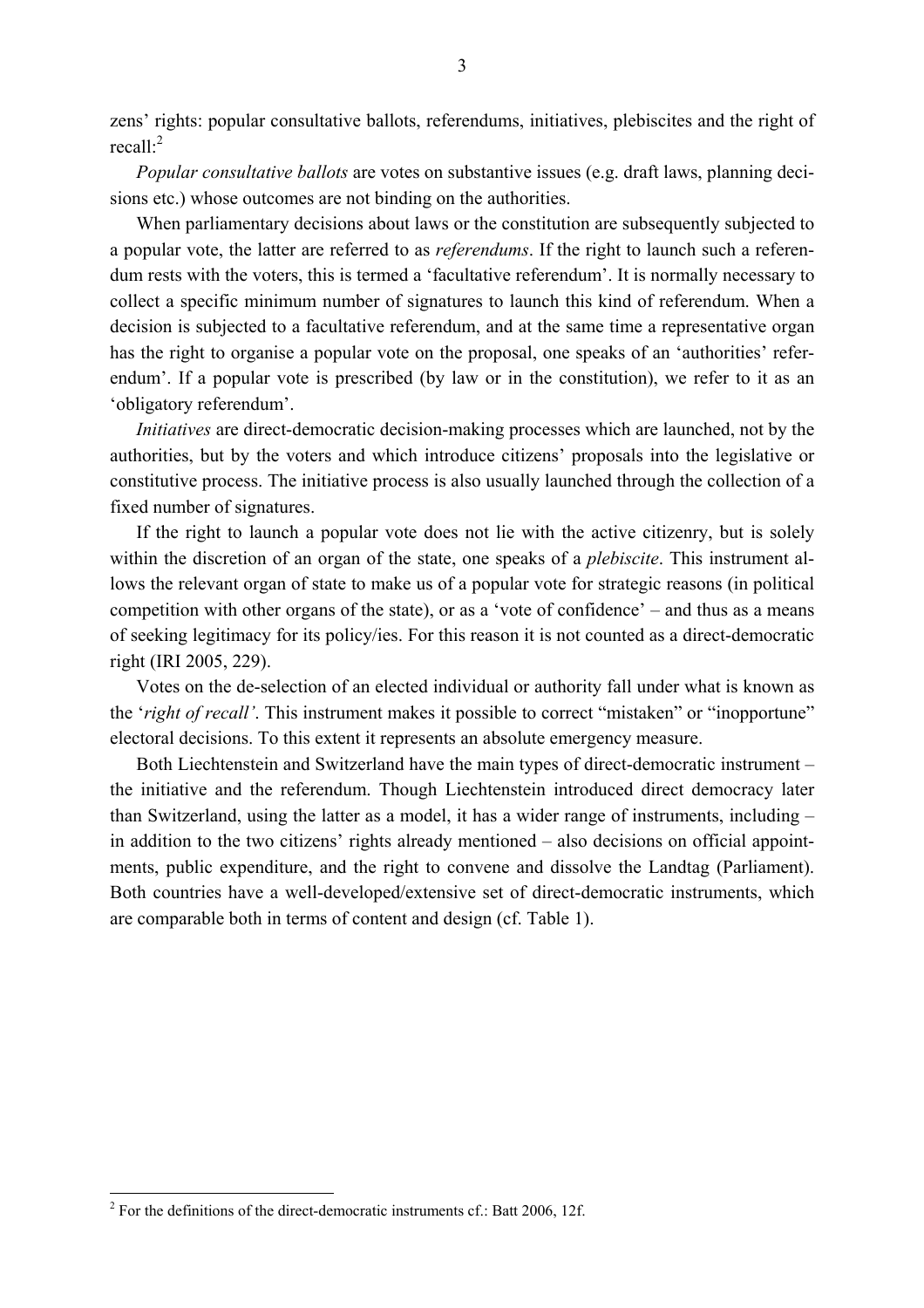| Initiative                                                                            |         | Referendum                                                                                                                                                 |           |                                                                                              |           |  |
|---------------------------------------------------------------------------------------|---------|------------------------------------------------------------------------------------------------------------------------------------------------------------|-----------|----------------------------------------------------------------------------------------------|-----------|--|
|                                                                                       |         | Obligatory                                                                                                                                                 |           | <b>Facultative</b>                                                                           |           |  |
| Constitutional initia-<br>tive                                                        | CH/LI   | Total or partial revision of<br>the constitution;<br>To decide whether to<br>undertake a revision of<br>the constitution (when<br>MPs are unable to agree) | <b>CH</b> | Constitutional referen-<br>dum                                                               | <b>FL</b> |  |
| Legislative initiative                                                                | (CH)/LI | Federal laws declared to<br>be urgent, which have no<br>basis in the constitution<br>and whose term of appli-<br>cability exceeds one year                 | <b>CH</b> | Legislative referendum                                                                       | CH/LI     |  |
| Initiative to convene<br>Parliament                                                   | L1      | Obligatory referendum on<br>international treaties                                                                                                         | <b>CH</b> | Facultative referendum<br>on international treaties                                          | CH/LI     |  |
| Initiative to dissolve<br>Parliament                                                  | LI      | Republican constitution<br>(definitive abolition of the<br>monarchy)                                                                                       | LI        | Federal laws declared<br>to be urgent and whose<br>term of applicability<br>exceeds one year | <b>CH</b> |  |
| Motion of no confi-<br>dence in the Prince                                            | LI      | Election of judges (where<br>the constitutional organs<br>are in disagreement)                                                                             | LI        | Finance referendum                                                                           | LI        |  |
| Abolition of the mon-<br>archy (launch of the<br>process)                             | LI      |                                                                                                                                                            |           | Authorities' referendum<br>(parliamentary pro-<br>posal)                                     | LI        |  |
| Nomination of judges<br>(where the constitu-<br>tional organs are in<br>disagreement) | LI      |                                                                                                                                                            |           | Consultative popular<br>vote (parliamentary<br>proposal)                                     | LI        |  |

<span id="page-4-2"></span>*Table 1: Direct-democratic instruments in Switzerland (CH) and Liechtenstein (LI)* 

## 2.2. Direct democracy and types of democracy

The formal embedding of direct-democratic procedures into the political decision-making system requires the creation of appropriate rules governing the procedures and participation, which are designed to ensure that the operation of the political system is not hampered by non-congruent instruments. These procedural rules set out the permissible issues, determine the formal admission criteria, state who is allowed to launch the procedures, and govern the ballot rules. They may also stipulate which bodies are to monitor and check the processes and to which appeals may be addressed.<sup>[3](#page-4-0)</sup>

In addition to the formal compatibility there is also the question of material compatibility. In recent years, various attempts have been made to clarify the systematic relationship between direct democracy and the various types of democracy (Vatter 1997, 2000, 2002; Jung 2001; Marxer/Pállinger 2006). If one accepts the premise that, despite all contingent influences, political systems can be viewed to a certain extent as the products of the human desire to create order, then it should be possible to discover the normative design principles on which they are based. The typology which is derived from this<sup>4</sup> is thus primarily defined, not

<span id="page-4-0"></span><sup>&</sup>lt;sup>3</sup> In greater detail cf.: Marxer/Pállinger 2006, 5ff.

<span id="page-4-1"></span><sup>&</sup>lt;sup>4</sup> Our typology is based on that of Jung 2001, 52ff.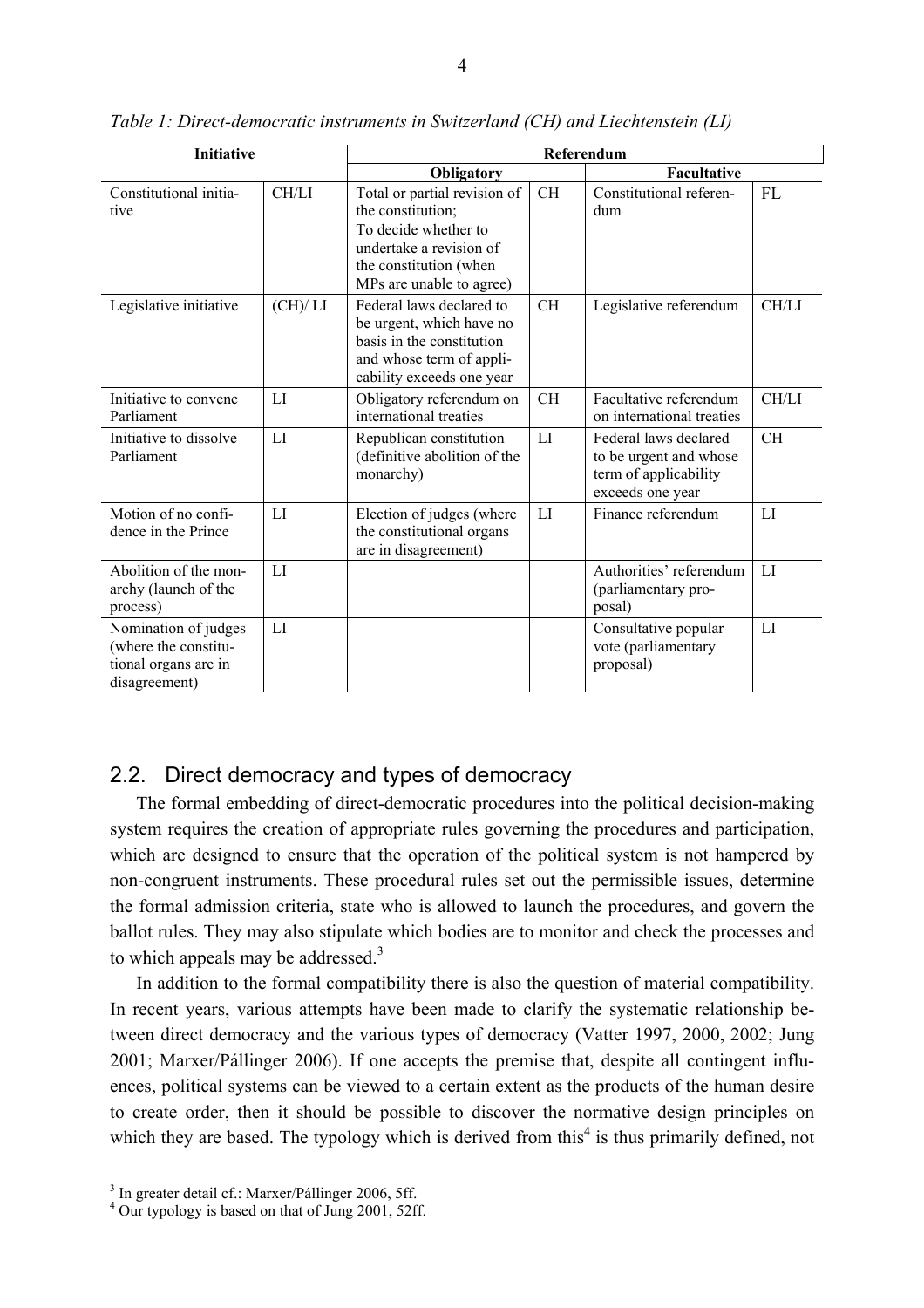by a particular set of institutions, but by a set of normative principles. These present a point of reference for constructing a relationship between types of democracy and direct-democratic instruments. But it is not sufficient merely to identify the normative principles. These have to be specified and elaborated in terms of their functional logic so as to enable specific statements to be made about institutions and about the incentives to action for the various players (institutional implications).

In order to determine the fundamental normative principles, one must ask the question: what are the most basic decisions which must be taken when designing modern democratic systems? If one starts from the assumption that neither the dominant representative constitutionality nor the basing of political power on the agreement of the active citizenry are available as options, then it is necessary to answer two questions: firstly, how power is to be shared out (*the idea of sovereignty*); and secondly, what are to be the 'rules of the game' (*regulatory system*) within this. The decision on the idea of sovereignty determines whether and to what extent limits ('checks and balances') are to be placed on the representative bodies in the exercise of their democratically legitimated powers of governance. The choice of the regulatory system defines the way conflicts of interest are to be resolved. Both questions allow of differing, perhaps mutually contradictory, answers.

With respect to the *idea of sovereignty*, populist and constitutional principles stand in op-position to each other.<sup>[5](#page-5-0)</sup> Where the populist principle aims to maximise popular power and therefore allows no institutional restrictions on the democratically legitimate decision-makers (the people or their representatives), the constitutional principle states that all power – even that which is democratically legitimated – must be institutionally restricted in order to prevent tyranny. The primary goal here is to ensure individual freedom.

In deciding upon the *regulatory system,* there is a choice between the majority and the consensus principles.<sup>6</sup> According to the majority principle, the democratic ideals are best realised when the simple majority rule is used for decisions and electing representatives. The primary aim is to achieve the maximum equality of the vote in line with the principle "one person one vote" in the context of active political competition and a pluralistic society. The consensus principle, on the other hand, derives from the conviction that the democratic ideals are best realised by taking into account and representing the widest possible range of views and interests. This assumes that decisions are taken only after a process of negotiation and by common agreement – in which the majority rule is largely ignored or relativised. The primary aim is the greatest possible inclusiveness and the greatest possible degree of agreement.

<span id="page-5-0"></span><sup>&</sup>lt;sup>5</sup> The complementary pairing of the constitutional vs the populist principles relates to the variety of ways in which sovereignty is understood and expressed within democratically constituted states and is thus gradualistic. Constitutional states can also appeal to the idea of popular sovereignty in claiming legitimacy, but its power is much more restricted here, being realised only indirectly through the legitimation of the representative system. Populist democracies are also constituted according to the rule of law and the direct-democratic instruments are embedded in constitutional structures. The populist principle does not mean the arbitrary exercise of power, but the constitutionally authorized assignment of the right of final jurisdiction on constitutional and legislative matters to an organ of the state (the people).

<span id="page-5-1"></span><sup>&</sup>lt;sup>6</sup> The division into majoritarian and consensus principles is also not to be viewed as absolute. Political power is regulated and limited to a certain extent in all democracies based on the rule of law (cf. Footnote 5). Even in majoritarian democracies, minorities are protected by constitutionally guaranteed human and civil rights and such constitutional provisions as the separation of powers and various checks and balances etc.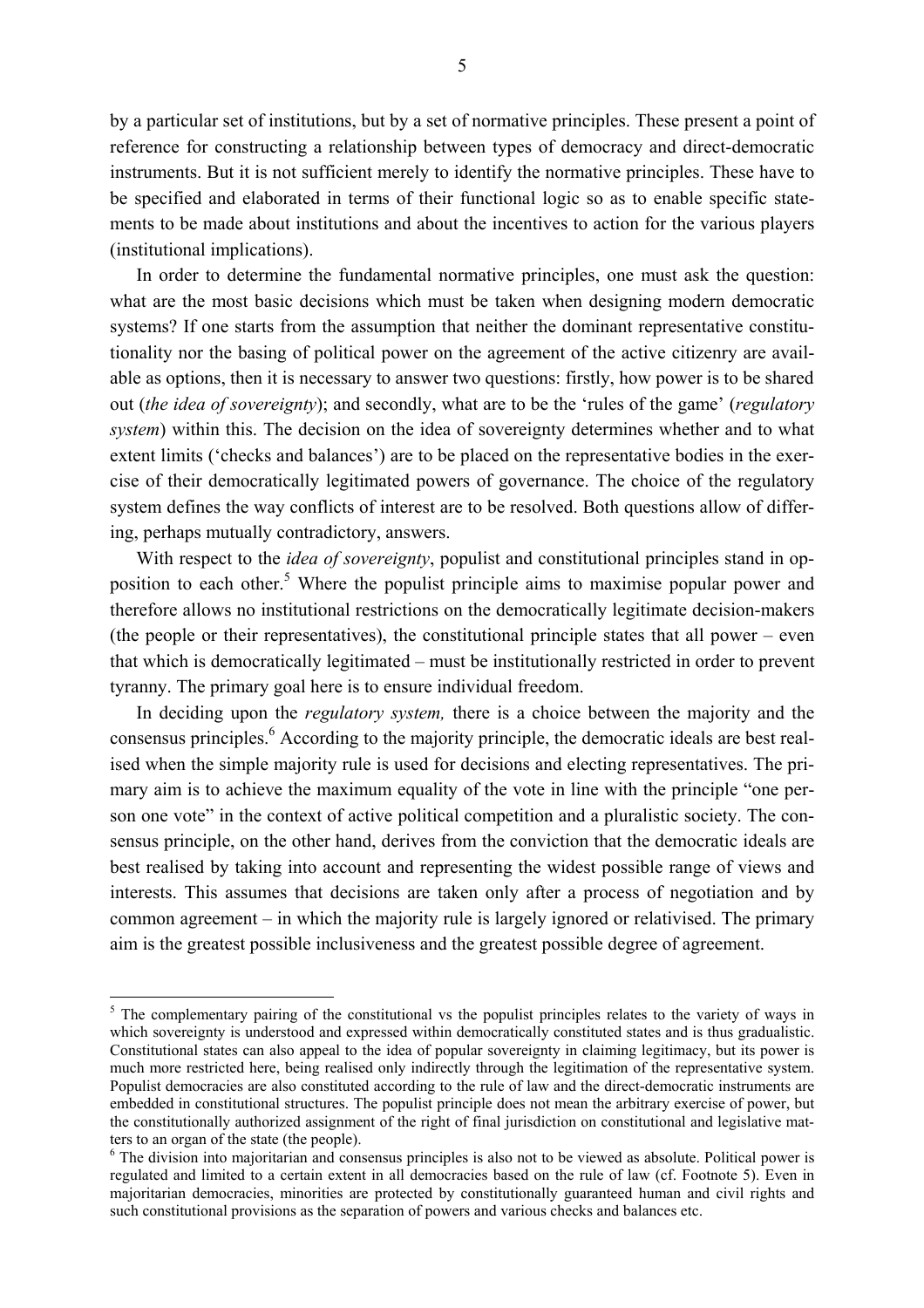Based on the above-mentioned design principles it is possible to construct a typology of democratic systems, to which the institutional implications of those principles can then be attached.

*Table 2: Institutional implications of the different concepts of sovereignty and regulatory systems (after Jung)* 

| Concept of sovereignty                                                                    |                                                                                                                                                                                    |                                                                                     | <b>Regulatory system</b>                                                                                                                                                  |
|-------------------------------------------------------------------------------------------|------------------------------------------------------------------------------------------------------------------------------------------------------------------------------------|-------------------------------------------------------------------------------------|---------------------------------------------------------------------------------------------------------------------------------------------------------------------------|
| <b>Populist principle</b>                                                                 | <b>Constitutional prin-</b><br>ciple                                                                                                                                               | <b>Consensus principle</b>                                                          | <b>Majority principle</b>                                                                                                                                                 |
| - No constitutional<br>courts<br>- No material limits<br>to constitutional<br>legislation | - Superordinate con-<br>stitution<br>Independent consti-<br>$\blacksquare$<br>tutional courts<br>Material limits to<br>$\overline{\phantom{0}}$<br>constitutional legis-<br>lation | - Proportional repre-<br>sentation<br>- Grand coalition<br>- Proportional principle | - Majority electoral<br>system ('first-past-<br>the-post <sup>2</sup> )<br>- Minimal winning<br>coalitions<br>- Simple majority rules<br>for parliamentary de-<br>cisions |

*Source: Jung (2001), pp. 64 and 67.* 

The elaboration of the institutional implications makes it clear that this typology – derived from Jung (2001) – represents an extension of the idea of majority and consensus democracy presented by Lijphart (1999) and that the defining criteria for the different types of democracy largely coincide with those of Lijphart. The elucidation of the design principles and their institutional implications also makes it possible then to investigate to what extent individual direct-democratic instruments are compatible with the various types of democracy. However, before this can be done, it is first necessary to clarify the modus operandi of the separate direct-democratic procedures.

For this we turn to a classification of direct-democratic instruments developed by Adrian Vatter (2002, 307ff.), which differentiates citizens' rights according to who possesses the right to trigger the instrument, and to whether the effect of each instrument is pro- or antihegemonic (cf. Table 3):

|  | Table 3: Modus operandi of direct-democratic instruments (after Vatter) |  |  |
|--|-------------------------------------------------------------------------|--|--|
|  |                                                                         |  |  |

| <b>Majoritarian instruments</b>                                                                                         | <b>Consensual instruments</b>                                                            |                                                                                                                                                                     |  |
|-------------------------------------------------------------------------------------------------------------------------|------------------------------------------------------------------------------------------|---------------------------------------------------------------------------------------------------------------------------------------------------------------------|--|
|                                                                                                                         | <b>Moderately consensual</b><br>instruments                                              | <b>Strongly consensual</b><br><i>instruments</i>                                                                                                                    |  |
| - Authorities' referendum without<br>quorum<br>- Consultative opinion poll<br>- Obligatory referendum without<br>quorum | - Facultative referendum without<br>quorum<br>- Citizens' initiative without quo-<br>rum | - Obligatory referendum with<br>quorum<br>- Facultative referendum with<br>quorum<br>- Citizens' initiative with quorum<br>- Authorities' referendum with<br>quorum |  |

#### *Source: Vatter (2002), p. 310f.*

We now have all the elements necessary to link the various types of democracy to the direct-democratic instruments. The primary question here is whether individual procedures are compatible with the basic design principles of a particular type of democracy i.e. whether they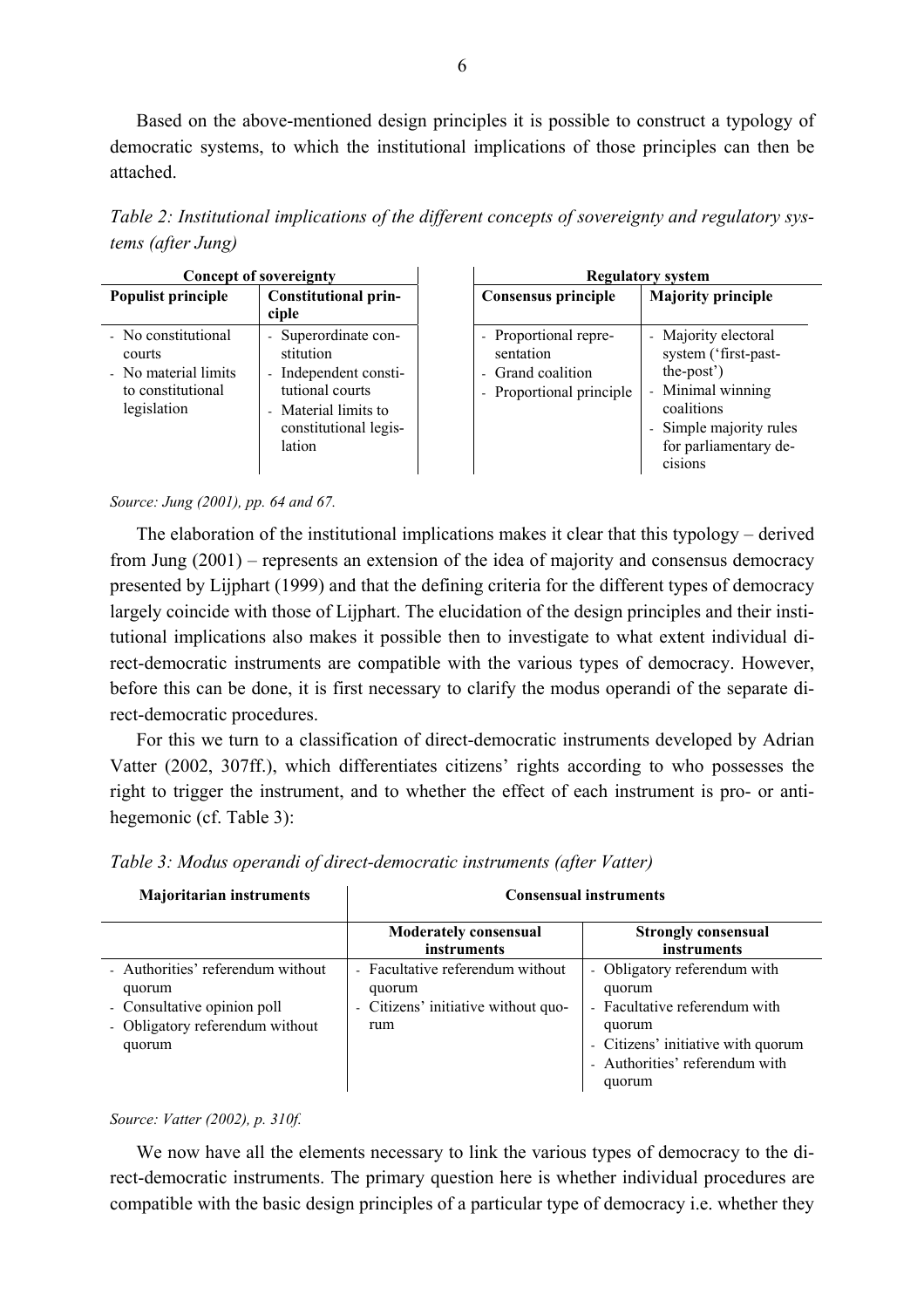contribute to the realisation of the relevant aims or not. In clarifying the question of compatibility, it is necessary to take into account both the concept of sovereignty and the regulatory system. Compatibilities are determined on the basis of the *actual* way (cf. Table 3) the directdemocratic instruments operate rather than on any *intended* results. Table 4 provides a summary of the compatibilities of the direct-democratic instruments which are to be found in Switzerland and Liechtenstein with the various types of democracy.

| <b>Concept of sovereignty</b><br><b>Regulatory system</b>                                                                                                                                                                                                                                                                                                            | <b>Populist principle</b><br>- Binding popular decisions as<br>the final level of jurisdiction<br>- No protected areas of the<br>constitution                                                                   | <b>Constitutional principle</b><br>Popular decisions not the 'last word'<br>Some areas of the constitution pro-<br>tected                                                 |
|----------------------------------------------------------------------------------------------------------------------------------------------------------------------------------------------------------------------------------------------------------------------------------------------------------------------------------------------------------------------|-----------------------------------------------------------------------------------------------------------------------------------------------------------------------------------------------------------------|---------------------------------------------------------------------------------------------------------------------------------------------------------------------------|
| <b>Majority principle</b><br>- Triggered by majority<br>- Decision by simple majority                                                                                                                                                                                                                                                                                | Populist-majoritarian democ-<br>racy<br>- Obligatory referendum with-<br>out quorum<br>- Authorities' referendum<br>without quorum                                                                              | Constitutional-majoritarian democ-<br>racy<br>Consultative opinion poll<br>$\sim$<br>Obligatory referendum without<br>quorum<br>Authorities' referendum without<br>quorum |
| <b>Consensus principle</b><br>- Triggered by minority<br>- Decision by qualified majority<br>Triggered by minority and deci-<br>sion by simple majority, but con-<br>siderable potential for delay or<br>strongly anti-majoritarian ten-<br>dency<br>Triggered by majority and deci-<br>sion by qualified majority, but<br>strongly anti-majoritarian direc-<br>tion | Populist-consensual democ-<br>racy<br>- Citizens' initiative with quo-<br>rum<br>- Obligatory referendum with<br>quorum<br>Facultative referendum with-<br>out quorum<br>Citizens' initiative without<br>quorum | Constitutional-consensual democ-<br>racy<br>- Facultative referendum without<br>quorum<br>- Citizens' initiative without quorum                                           |

*Table 4: Compatibilities of direct-democratic instruments[7](#page-7-0)*

*Source: Jung (2001) and Vatter (2002)/Combination of approaches by the authors.* 

1

The emergence of the two types of systems observed today in Switzerland and Liechtenstein is the result of complex, multilayered historical processes which defy a monocausal explanation. Switzerland has a long tradition of federalism dating back to before the creation of the modern federal state. This was the context within which the idea of popular sovereignty arose and was expressed in the creation of popular rights, especially in the facultative referendum. The use of this armoury of instruments in turn generated the pressure for consensus which finally contributed to the emergence of today's 'concordance' or consensus democracy. This evolutionary path was facilitated by the fact that the management of the overlapping conflict areas, of the cultural-religious diversity, of the co-existence of different linguistic regions and of the special identities of the cantons (in other words: national cohesion) is easier to accomplish within a federal and consensus-oriented framework than a centralised one. By con-

<span id="page-7-0"></span> $<sup>7</sup>$  This table lists only the existing (abstract) types of popular rights in Switzerland and the Principality of Liech-</sup> tenstein.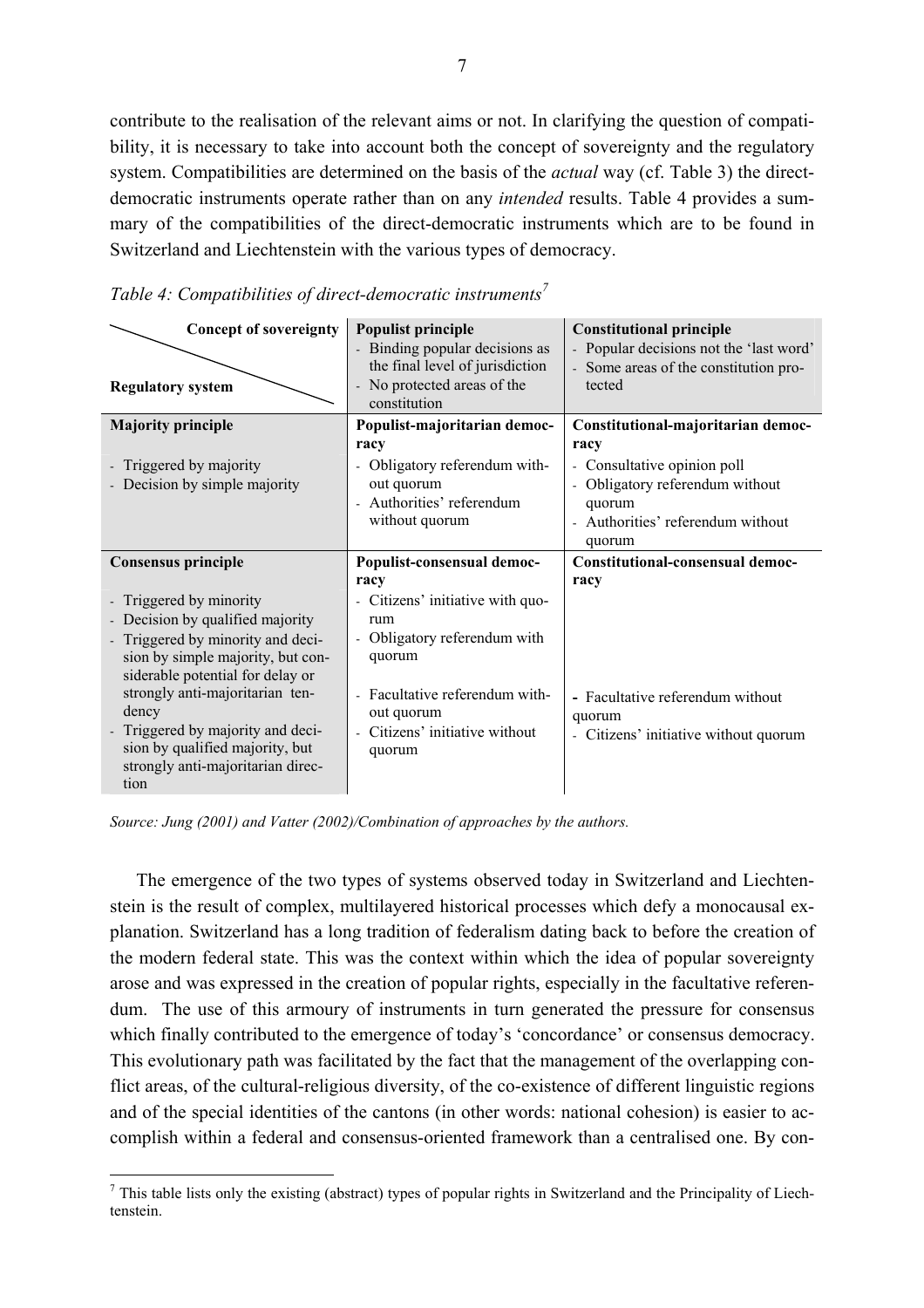trast, the constitutional concept of sovereignty in Liechtenstein developed out of the tradition of monarchy, which within the general trend towards the constitutionalisation of monarchies during the course of the 19th century led to a balance of power between the rulers and the aspiring classes. The 1921 constitution finally allowed the entirety of the general public to be included in the institutional arrangements. The evolution of the consensus principle also happened in two stages. First of all, the 1921 constitution created a framework which generated a structural pressure for consensus due to the fact that the twin bearers of the supreme power of the state (the people and the Prince) both had the power to block change. Secondly, the transition from a first-past-the-post to a proportional electoral system during the 1930s reinforced the consensual element in politics, leading to the establishment of a permanent grand coalition and the rise of fringe corporatist (clientelistic) structures based on the two major parties. Both countries have witnessed a consolidation of the structures and political processes in line with the respective type of democracy (Switzerland: populist-consensual; Liechtenstein: constitutional-consensual).

The postulated compatibility between type of democracy and direct-democratic instruments refers primarily to the institutional and political structure of the present-day established states. To avoid a tautological line of reasoning, it is necessary as a first step to dispense with an analysis of what is referred to as 'constitutional engineering'. Consequently, the focus of our study is not on the effect that the creation of new popular rights has on the goal of changing the system, but on the effect of the introduction and use of direct-democratic instruments within a system which basically aims to preserve its existing type of democracy. Only after answering this question are we potentially in a position to assess the implications for 'constitutional engineering'.

If one assumes that in a fully conscious constitutive process only those instruments will be introduced which are compatible with the way the system is intended to function (design principles), then one can formulate the hypothesis that Switzerland should only have directdemocratic instruments which are compatible with the populist-consensual principle, whereas the instruments in Liechtenstein should conform to the constitutional-consensual principle.

Our earlier studies largely confirmed these hypotheses. However, they revealed that in the case of Liechtenstein there are instruments which at first sight were incompatible with the relevant design principles, but which had either never been used so far, were of an entirely exceptional nature, or which in practice generated outcomes which were contrary to their intended – the normatively desired – effect (Marxer/Pállinger 2006).

#### 2.3. Direct democracy and the representative system

As already mentioned, direct democracy implies the case-by-case transfer of substantive political decisions from the competent representative organs to the electorate. The introduction of direct-democratic instruments has feedback effects on all aspects of politics. The instruments have structure-forming effects on the institutional structure (polity), determine the way that political conflict resolution and decision-making are carried out (politics) and also influence how the state performs its various tasks (policy).

In recent times there has been increased debate about introducing direct-democratic instruments as a means of removing functional deficits in representative democracy. Some re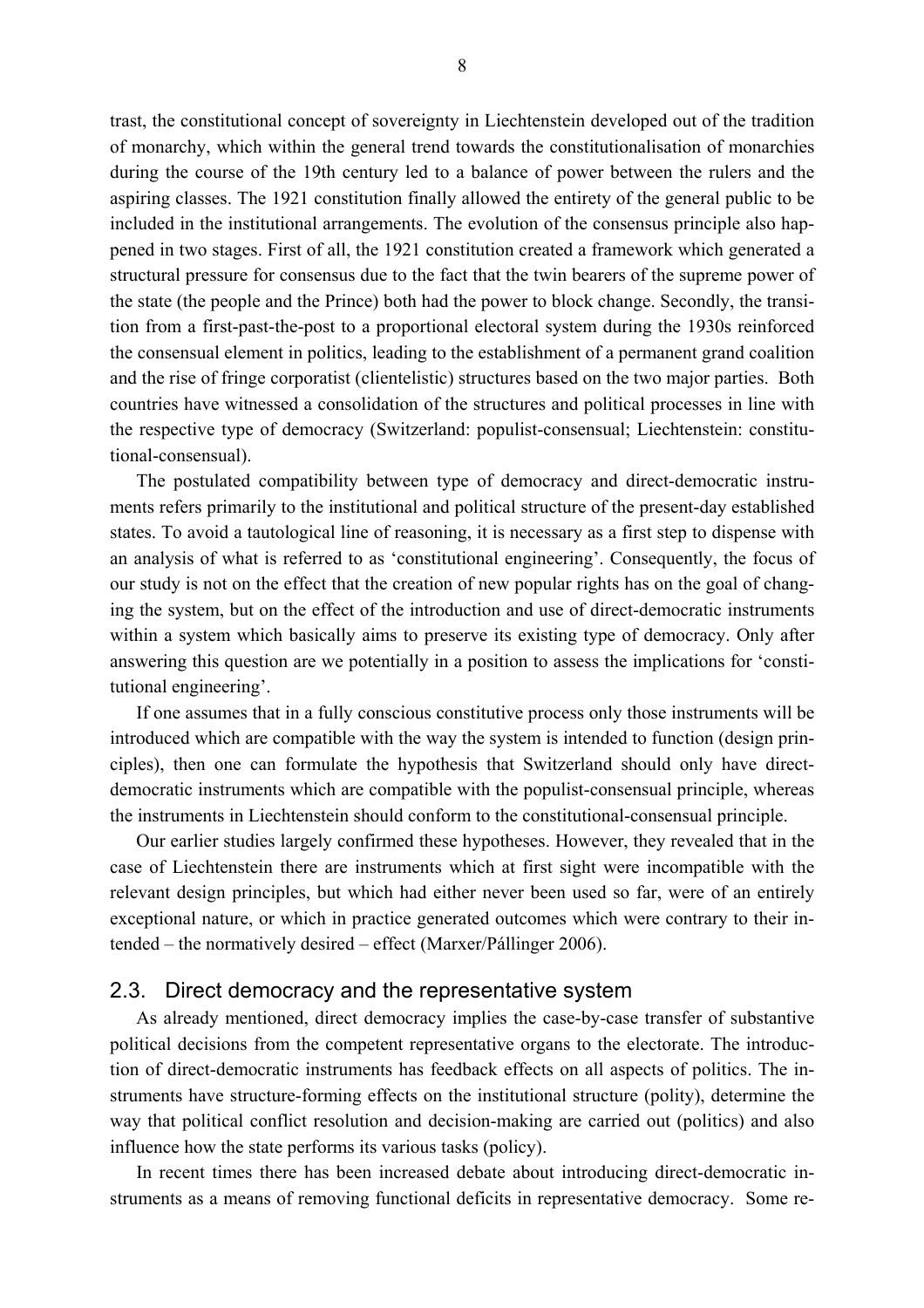cent approaches go even further, postulating that direct democracy can actually improve the quality of representation by increasing participation (and thus also responsiveness) in the context of representative decision-making processes (Hager 2005, S. 89f.). In general it is argued in favour of direct democracy that it expresses the will of citizens in a purer way than representative democracy and that it provides greater opportunities for participation. It is held that this way of reaching political decisions promotes greater contentment and identification with the political system, helps the active citizenry to become better educated and informed and strengthens social cohesion. This positive view is opposed by some who point to problems and drawbacks which the insertion into the representative system of what Lipjhart (1984, 31f.) refers to as "foreign elements" might cause (Kranenpohl 2006). From the very beginnings of the theoretical debate about direct democracy in ancient times fears have been voiced that this form of government leads to the tyranny of the majority and to inconsistency and instability. In this reading, structural minorities and disparate interests which are unable to organise themselves effectively run the risk of being permanently dominated by the majority. It is argued, moreover, that direct democracy undermines the representative institutions and parties, thus promoting populism and strengthening special interest groups. Doubts are also expressed about the role of the media in drect-democratic processes and about the ability of citizens to make accurate and timely judgements on complex political issues. Some see the often lengthy decision-making processes of direct democracy as a further problem (Möckli 1993; Schmidt 2003).

It would be wrong, however, to make sweeping judgments about the effect of directdemocratic procedures. The effect of these instruments and institutions on the political process is primarily an indirect one: within the framework of the given preferences and predispositions of the players in the 'game' of politics – who interact with each other according to the principle of maximizing individual benefit – they mark out the available space for political action (Abromeit/Stoiber 2006, 64). But this means that political institutions do not produce the same effects in every case; the effects are dependent on the varying given circumstances of each individual case (Marxer/Pállinger 2006, S. 10). We therefore proceed now to a closer examination of the major instruments of direct democracy – the obligatory and facultative referendums and the popular initiative – in the light of this understanding.

*Obligatory referendums* are triggered automatically by constitutional or legal provisions when the parliament makes a decision on a matter covered by these provisions. As a result, they fall under the control of the governing majority. The latter's agenda-setting powers allow it to place the decision within the area governed by the obligatory referendum and thus to invite the use of this instrument. A government or governing coalition will normally only pass such a law or amendment if it is fairly certain that it can win the referendum. The introduction of obligatory referendums creates additional possibilities for the use of a veto – over and above those that are already available in the representative system (Bogumil 2001, 10). They generate pressure for cooperation and force the elites to serch for a consensus solution. The wider support base this creates leads to a strengthening of legitimacy for the actions of the state.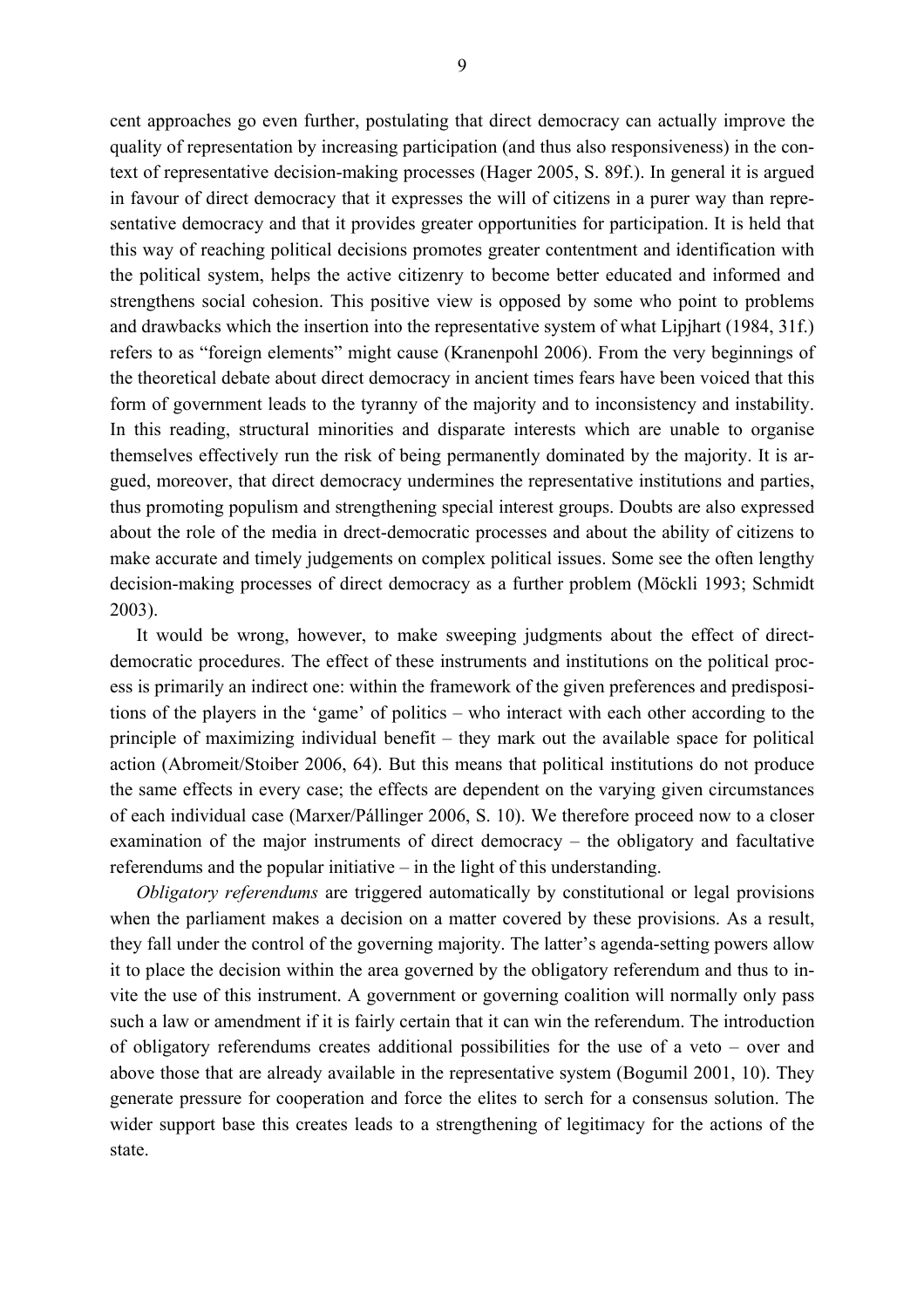*Facultative referendums* are to be seen as 'anti-hegemonic' instruments, because they are triggered, not by the governing majority, but by minorities.<sup>[8](#page-10-0)</sup> Their target is the correction of decisions which have already been reached. They give 'outsiders', who occupy only marginal positions in the official decision-making process, extra opportunities for influencing policies (Papadopoulos 2001, 37). It is important to also take into account their indirect effects, quite apart from any direct effect they may achieve – the retroactive correction of parliamentary decisions. The use of the facultative referendum can delay, or even block, the political decision-making process, so that even the credible threat of a facultative referendum can prompt the governing majority to meet halfway those opponents who are capable of mounting a referendum and so to avoid a possible stalling of the decision-making process. For this reason, established elites and representatives of special interest groups will try to limit the use of this oppositional instrument.

*Initiatives* have an even more anti-hegemonic character than referendums. As an instrument of 'popular lawmaking', they are a way of getting new ideas onto the political agenda. Proposals are fed into the decision-making process 'from outside', circumventing the established parliamentary channels. The primary aim of the popular initiative is to achieve the direct implementation of a request or demand to the government and parliament. In this sense, it functions as a kind of safety valve in relation to the established decision-making system. Its indirect effect is to bring to the attention of the politicians and institutions issues which they have forgotten or ignored: it serves on the one hand as a kind of secure pledge (ensuring a response from the authorities), and on the other as a means of articulating issues and concerns which are not being taken up within the formal political process.

The effectiveness of direct-democratic instruments does not depend only on the way they are defined in law, but also on the frequency of their use: 1) in states in which direct democracy is an *exceptional procedure*, there is usually only a very low level of use of directdemocratic decision-making in the form of plebiscites, which are employed on a very infrequent basis, often with years between applications, and which have no intrinsic power to affect the political system; 2) in other states, direct-democratic instruments exist as a constitutionally-guaranteed option for decision-making and are used regularly, but not necessarily frequently. They represent a *complementary procedure* to representative democracy and tend to have only a modest influence on the the development of the political system; finally 3), there are countries in which popular rights are applied as a *rouine procedure*, are constitutionally prescribed, with fully developed procedural mechanisms, and form an integral component of the political system. Clearly, it is in such countries that direct democracy has the profoundest effect on the political system (Gebhardt 2000, 16).

In reality, only Switzerland qualifies as a full representative of the third type. However, a number of American states – among them especially California – can be assigned to this category. Many other countries, including Italy and Liechtenstein, belong to the second type. France is a classic example of type 1 (Gebhardt 2000, 16). In accordance with this ranking, it

<span id="page-10-0"></span><sup>&</sup>lt;sup>8</sup> The signature quorum for launching a facultative referendum in Switzerland is 50,000 signatures (1  $\%$  of the eligible electorate). In the Principality of Liechtenstein the quorum is not dependent on the instrument itself but on whether the instrument is being used to affect the constitution or a law: in the former case the quorum is 1,000 signatures, in the latter 1,500 (6% and 9% respectively of those entitled to vote). Cf. Marxer/Pállinger (2006).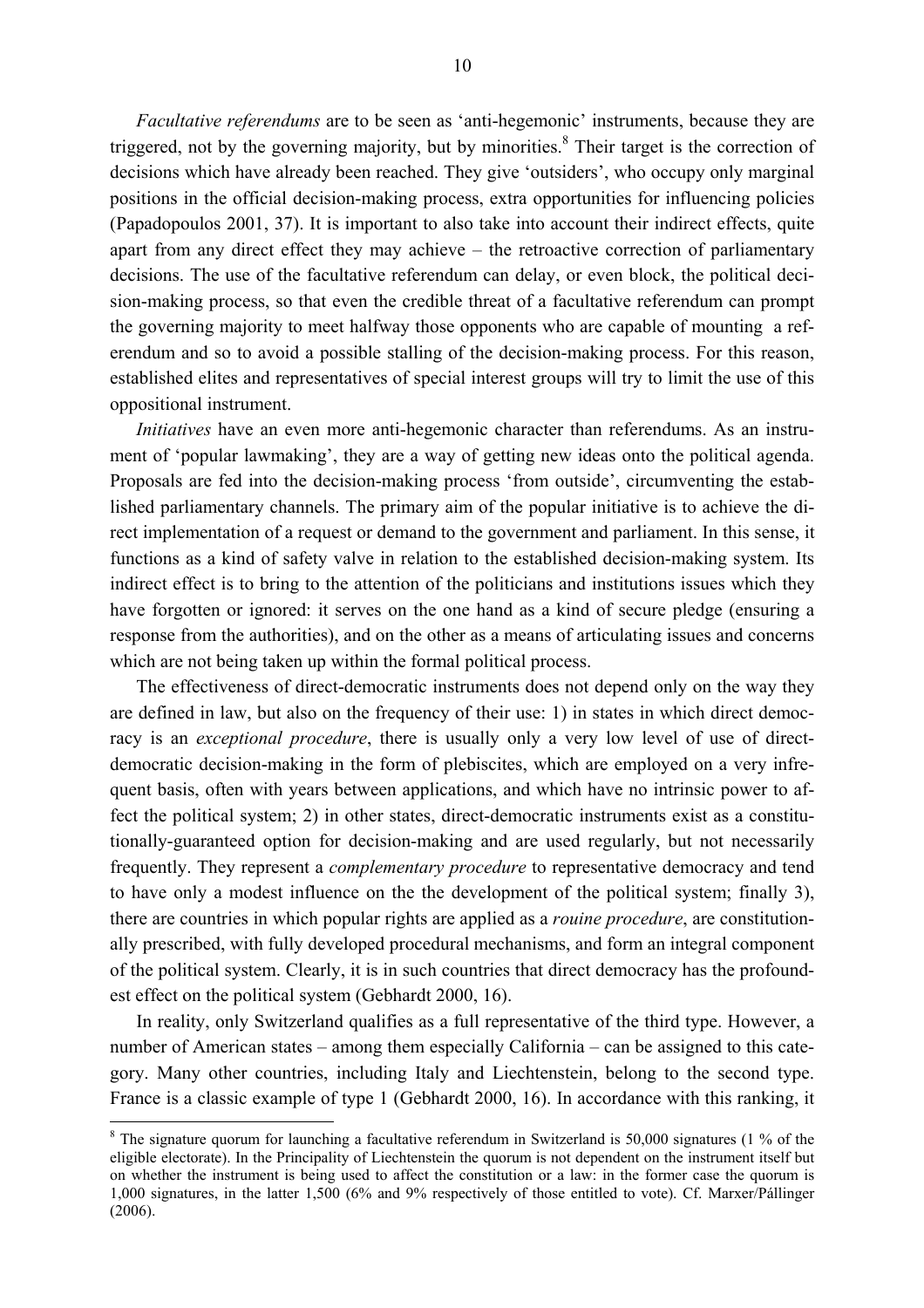can be broadly assumed that Switzerland is the country in which direct democracy has the most marked effect on the political system. According to Papadopolous, however, it is not possible to make simple generalizations about the effects:

"Political actors do modify their behaviour in response to the challenge of direct democracy. There is by no means a simple, deterministic 'iron law' of direct democracy. There is no mechanistic process whereby universal constraints dictate a single appropriate response by political actors … Consequently, similar pressures exerted from below, by virtue of direct democratic mechanisms, can be interpreted very differently and can trigger diverse responses by actors socialised in different settings, as is shown by comparative research on the issue." (Papadopoulos 2001, 37)

Despite these reservations, it is possible to identify some general patterns of behaviour of the actors involved in direct democracy. Since the political elite has only limited control of the use of popular rights, it runs the risk of having its decisions overturned and of changes being made to its setting of the politial agenda. It is extremely likely, therefore, that the actors involved will do whatever they can to influence the outcome of citizen-initiated referendums in their favour. They thus involve themselves actively in the opinion-forming process - publishing their own recommendations, running their own campaigns etc. Based on the Swiss example, Papadopolous also identifies three main strategies for minimizing the risks from the possible use of citizens' rights: 1) increasing the government majority, 2) preventative negotiations (before the referendum), and 3) concessional negotiations (after the result is known). Whilst the aim of the first two strategies is to prevent the instrument from being used, the third one represents an attempt to retain control of the decision-making process triggered by the direct-democratic instrument (Papadopoulos 2001, 38).

### 2.4. Hypotheses

The foregoing allows us to deduce the basic hypotheses relating to the interplay of direct democracy and the representative system:

1. The direct-democratic instruments must in principle be compatible with the prevailing type of democracy. Where these are not compatible, dysfunctional effects can arise.

2. The concept of sovereignty determines the extent to which the use of direct-democratic instruments aims to circumvent the representative organs. The number of direct-democratic decisions tends to be higher in populist democracies than in constitutional ones.

3. Direct-democratic instruments have effects both at the level of representation and at the overall system level. The weakening of the representative system in populist democracies is an intentional effect designed to accommodate the concept of sovereignty. At the same time, the use of popular rights is intended to give greater stability to the overall system. In constitutional systems, the use of direct-democratic instruments is not intended to restrict the representative sstem in any substantial way, but to complement it in the sense of acting as a safety valve.

4. The impact of direct democracy depends on the overall frequency of use of all the instruments. Direct-democratic instruments have the greatest effect in political systems in which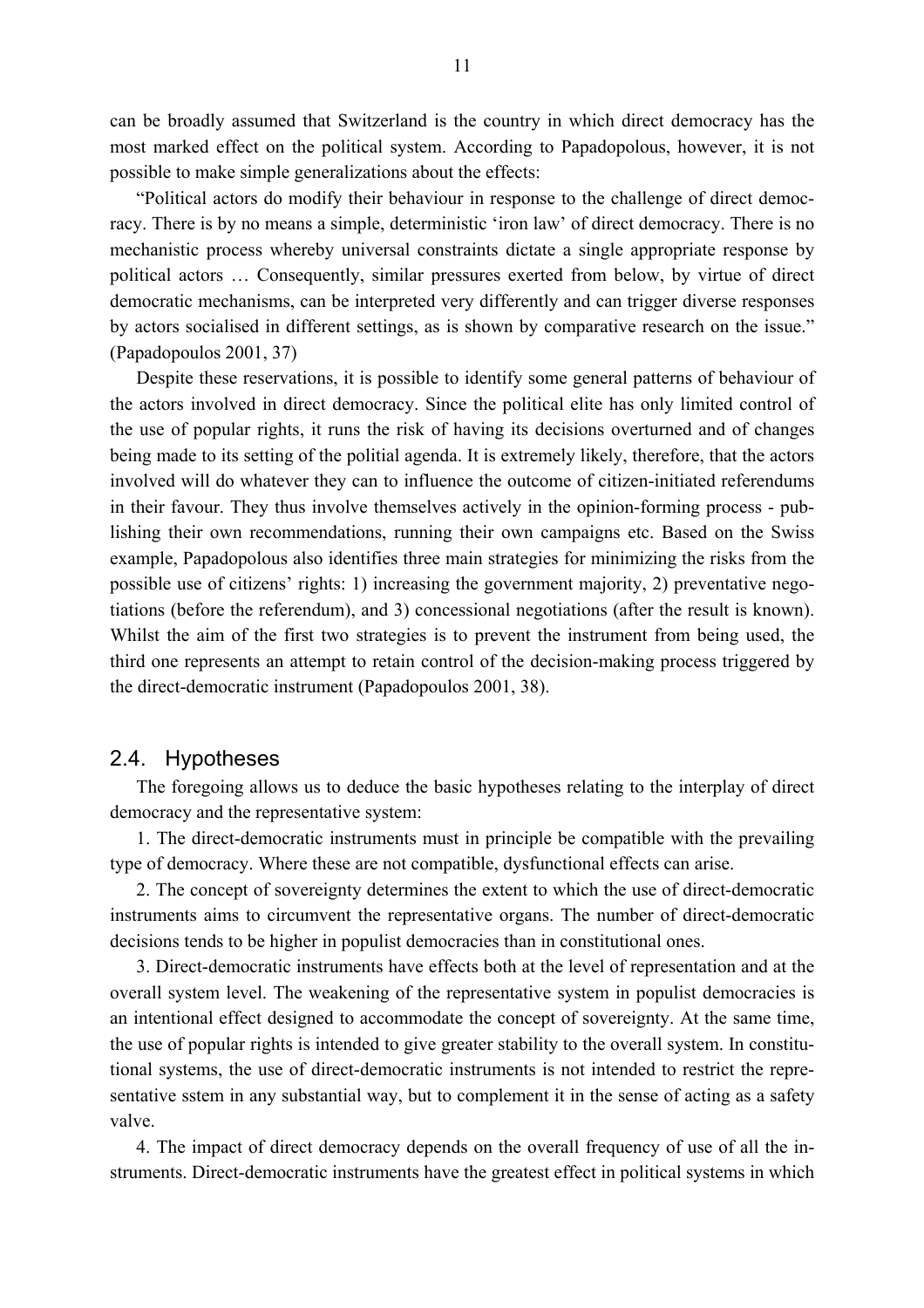they are used routinely. In countries where they are used only as complementary or exceptional procedures their impact is diminished.

5. The impact of individual direct-democratic instruments depends both on their institutional form and on their frequency of use. Thus, dysfunctional instruments which are not used have no destabilising effects.

6. In addition to their institutional form, the impact of direct-democratic instruments is also determined by the strategic calculations of the political/social actors. The effects can be either direct or indirect.

7. Established political elites react to the use of direct-democratic instruments in the first place by attempting to block their use (preventative negotiations and increase of ruling majority), or by subsequently seeking to manage and steer the decision-making process triggered by the direct-democratic instrument.

In the next chapter we examine whether the above hypotheses can be corroborated using the examples of Switzerland and Liechtenstein. We first present a short overview of the genesis, usage and impact of the range of direct-democratic instruments in both countries.

# **3. Direct democracy in Switzerland**

#### 3.1 The genesis of direct democracy

The first constitution, in 1848, of the modern Swiss federal state was oriented towards the principle of representation.<sup>[9](#page-12-0)</sup> Other than the obligatory constitutional referendum, it provided for only one further direct-democratic instrument: the citizens' initiative for a complete revision of the federal constitution.

As indeed was the case even before the creation of the modern federal state, it was the cantons which, over the course of the following centuries, were the pioneers of constitutional development. In the clash between the established forces of Liberalism and the "Democratic Movement", the latter was successful in adding further direct-democratic devices to the representative system in several cantons. From around 1865 on, paralleling the movements in the cantons, like-minded forces began to organise themselves at the federal level. The clash with the so-called "federal barons" ended successfully with the complete revision of the federal constitution in 1874. The new constitution now introduced the facultative legislative referendum. The progressive forces which had campaigned for this popular right took the view that it would fulfil a plebiscitary function: by uniting the populace and the authorities, it would bolster the legitimacy of majority politics.

In 1891 the popular initiative for a partial revision of the federal constitution was added. Those campaigning for the introduction of this instrument hoped that a considerable portion of the legislative activity of the parliament would be transferred to the general public (popular lawmaking).<sup>10</sup> In the course of the  $20<sup>th</sup>$  century the direct-democratic armoury was continually

<span id="page-12-0"></span><sup>&</sup>lt;sup>9</sup> For what follows cf.: Kölz 1992, 2004; Linder 2005; Vatter 2002.

<span id="page-12-1"></span><sup>&</sup>lt;sup>10</sup> Popular initiatives aim to make changes at the constitutional level. They must obey only the rules of unity of form, unity of subject matter, and the binding provisions of international law. There are otherwise no restrictions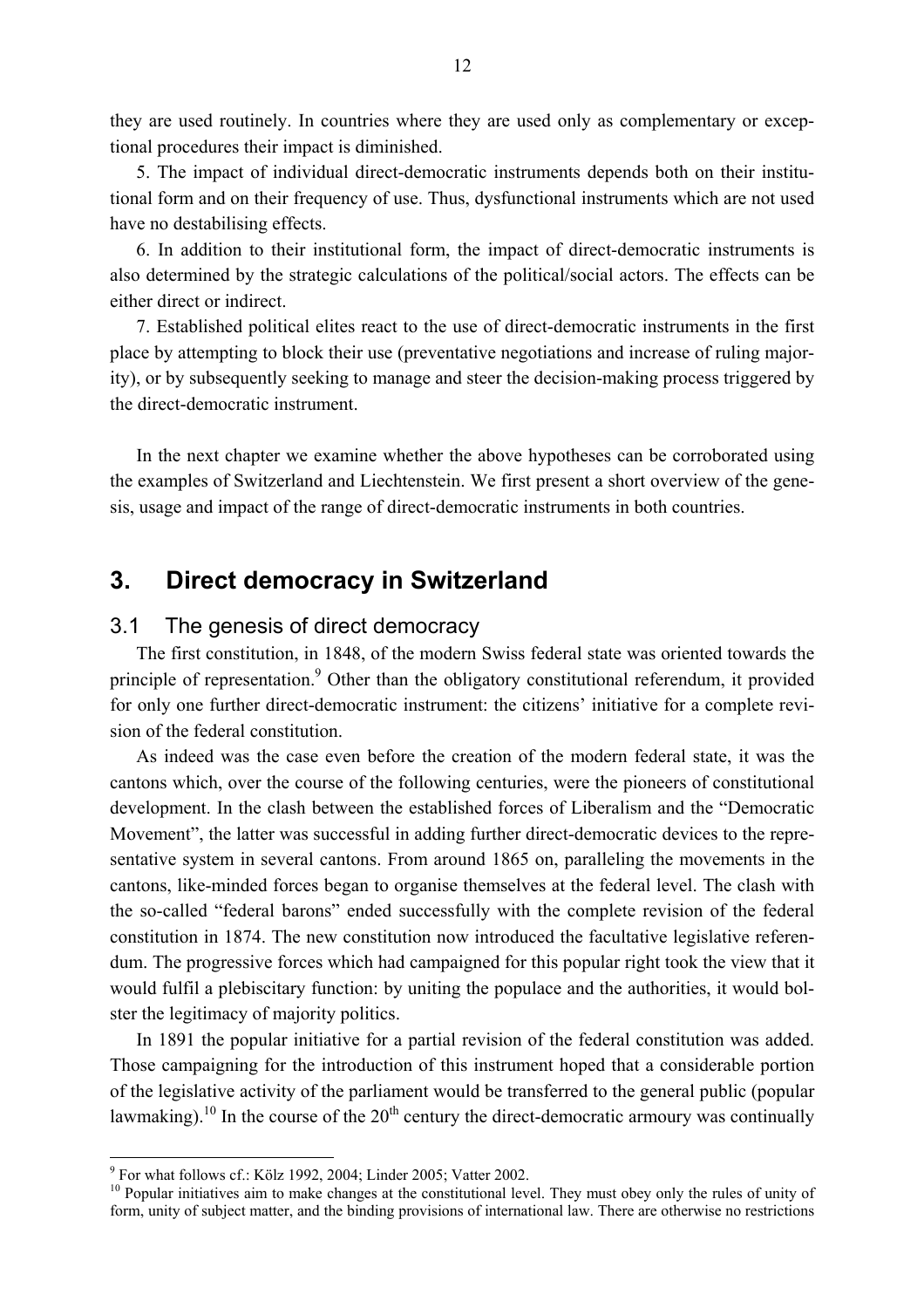expanded at the federal level. The referendum on international treaties was introduced in 1921, the 'resolutive' referendum in  $1948<sup>11</sup>$ . The expansion of direct-democratic instruments reached its provisional conclusion in 2003, when the people approved the introduction of the 'general citizens' initiative'. However, due to its complex design, this instrument appears to be stillborn: there are currently efforts in the federal parliament to find a way of abandoning the step of legislative implementation which would normally take place.

### 3.2 Use of popular rights

Between 1980 and 2004, 222 issues were voted on in referendums at the national level. On average, Swiss voters can potentially decide on just under nine proposals a year. This places Switzerland at the top of the worldwide referendum league table (IRI 2005). Directdemocratic procedures form a routine part of the political decision-making process. However, it is worth noting that only around 7% of the decisions potentially subject to the facultative referendum (laws and federal rulings) are actually challenged by the citizens (Federal Office of Statistics 2004; Linder 2005, 249ff.). The figures show that the instruments of direct democracy are used within a fundamentally representative context.

There is considerable variation in the frequency of citizens' referendums. Overall, there was a general increase in the use of direct-democratic instruments in the period 1980 to 2004 (IRI 2005). The popular initiative is the most frequently used instrument, accounting for 39% of all referendums. The facultative and obligatory referendums come next, at 28% and 27% respectively, while the counter-proposal is relatively seldom used (6%).

### 3.3 Effects of direct democracy

Direct democracy opens up low-threshold possibilities for participation. In Switzerland, it takes only 1% of the eligible voters to trigger a facultative referendum, 2% for an initiative. Thanks to what is in principle an open structure of participation, the political process has a more diffuse profile (Neidhart 2002, 360). Swiss popular rights are consonant with the populist concept of sovereignty and rate as routine procedures.

Direct democracy subjects the authorities to a permanent check by the active citizens; this reduces the importance of the representative organs and of elections and ensures that politicians take into account the interests of the general public (more precisely: the interest groups which are capable of organising themselves), resulting in greater responsiveness of the political system. It is striking, however, that there are large differences in the success rates of the various direct-democratic instruments (cf. Table 5).

on their content. This means that the failure of a popular initiative at the legislative level has no significant consequences since the desired change can simply be requested at the (higher) constitutional level.

<span id="page-13-0"></span> $11$ <sup>11</sup> The resolutive referendum is used for the partial or full repeal of an existing ruling. The resolutive referendum was introduced in order to bring the (governmental) right to declare a law urgent – which until 1949 provided a means of avoiding a referendum – back within the scope of referendum democracy.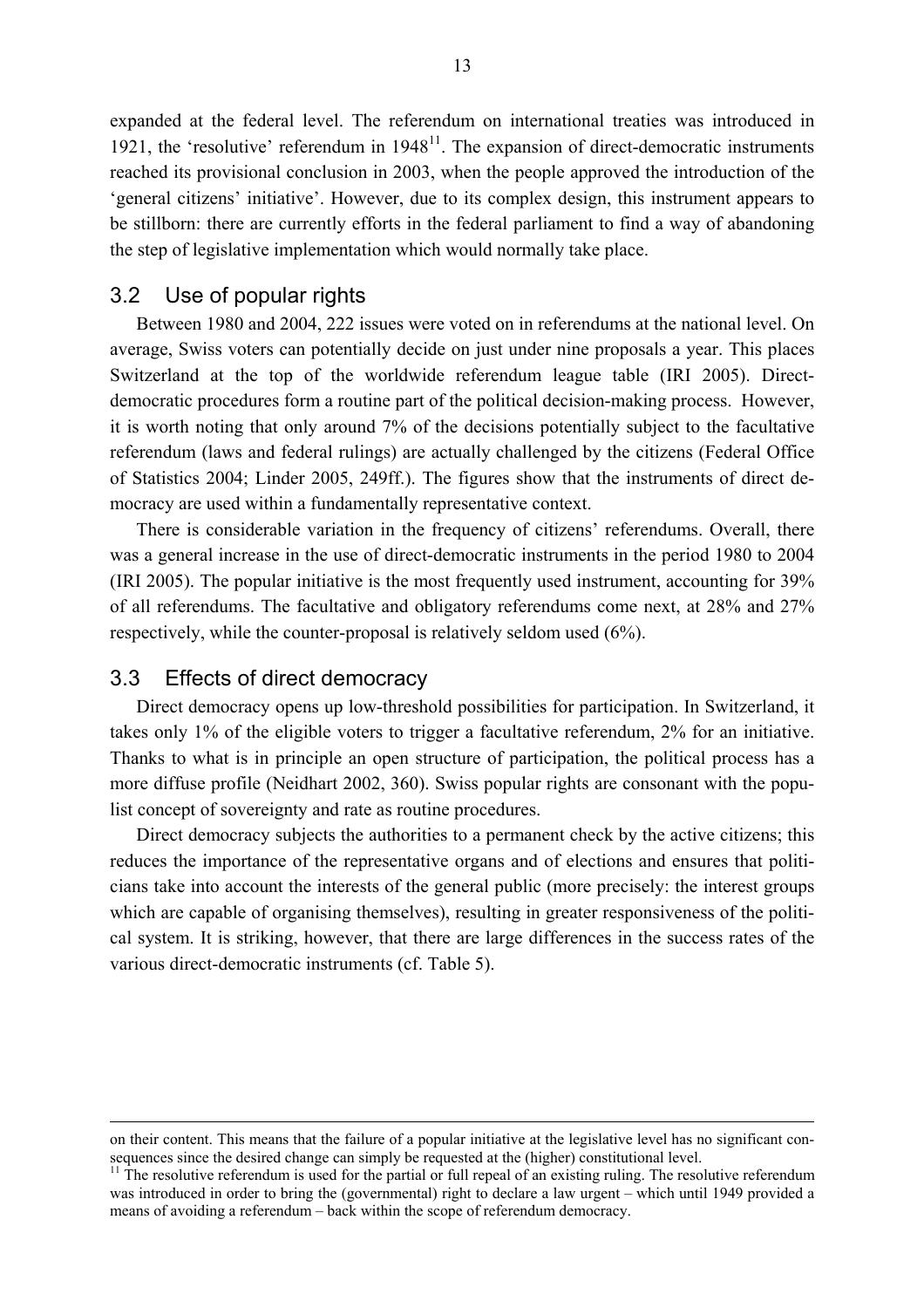| Instrument             | <b>Success rate</b> |
|------------------------|---------------------|
| Citizens' initiative   | 8.2%                |
| Counter-proposal       | 50.0%               |
| Facultative referendum | $66.1\%$            |
| Obligatory referendum  | 78.7%               |
| Average                | 50.8 %              |

*Table 5: Success rates[12](#page-14-0) of the direct-democratic instruments in Switzerland (1980-2004)* 

#### *Source: IRI (2005)/Authors' calculations.*

1

In the Swiss situation, the instruments of direct democracy produce consensus-oriented effects and thus contribute to the better integration of the major social groups. The double majority requirement of both the obligatory referendum and the citizens' initiative – approval by a majority of the actual voters *and* by a majority of the cantons – represents a strong element of protection for minorities.

That, despite the high hurdles, four-fifths of the *obligatory referendums* are approved (i.e. decided in line with the proposals of the government and parliament), indicates that there is generally broad support for the proposals. In order for this to happen, all the relevant social groups have to be involved in working out the proposals and sufficient account has to be taken of their interests. Since the lines of conflict in Swiss society criss-cross and overlap, changing majority and minority constellations emerge. In these circumstances the obligatory referendum has an integrative effect since it ensures that in the long term no larger social group is excluded from influencing decisions and that even the most powerful interest groups cannot always get their own way at the cost of others.

The *facultative referendum* is an instrument which is relatively easy to use. The progressive forces originally saw it as performing a plebiscitary function, uniting the people and the authorities and thus giving greater legitimacy to majoritarian politics. In fact, it has developed entirely contrary effects: after its introduction in 1874 it was used first by Catholic-Conservative circles to break up the Liberal power cartel (Neidhart 1970). To date, the systematic use of the facultative referendum has not always been able to block the legislative proposals of the majority parliamentary coalition, but it has succeeded in imposing considerable delays on them.

The facultative referendum is an efficient instrument of the opposition, which in Switzerland includes not only the parliamentary opposition, but also parties within the 7-member executive which hold minority views on certain specific issues. Between 1874 and 2004, just under half of the legislative proposals which went to referendum were rejected by the people i.e. the decision went against the majority parliamentary coalition. However, if one looks at the last 25 years, it is interesting to note that the proportion of approved proposals actually rose, to 66%. This appears to have been the result of learning processes on the part of the political elite (Trechsel 1999, p. 77). The facultative referendum has made a major contribution to the emergence of the Swiss consensus model of politics. In order to prevent the systematic

<span id="page-14-0"></span> $12$  By 'success rate' is meant that a proposal (an initiative proposal, a constitutional or legislative decision rached in parliament, a parliamentary counter-proposal) has achieved the required majority for acceptance in a popular ballot. In the case of a referendum this means that the proposal from the authorities gains the majority of the votes, while the referendum committee fails to achieve its aim.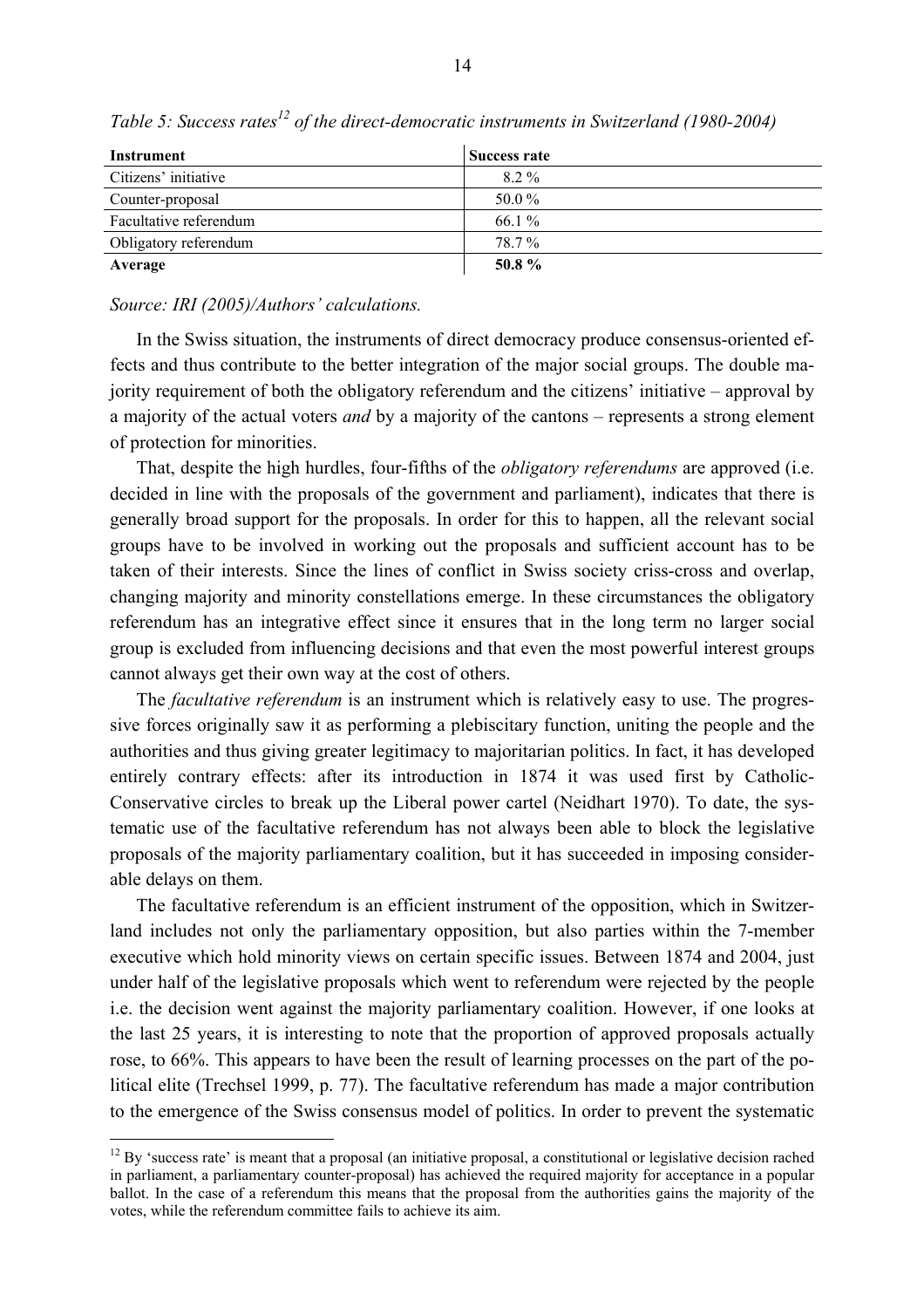obstruction of political decision-making by groups capable of launching a facultative referendum, the latter were brought into the process, where necessary co-opted into government or at least taken into account in the parliamentary process. This is clear from the fact that 93% of parliamentary rulings are implemented without being challenged by a facultative referendum. As the facultative referendum is often used by political outsiders, the pre-parliamentary process was also expanded. When important measures are being worked on, the cantons, the political parties and all interested circles are brought into the discussions at an early stage. This consultative procedure (known as the "Vernehmlassungsverfahren"), which initially came into being informally, is now enshrined in the Swiss federal constitution (Art. 147 BV).

Although the signature threshold for launching a *popular initiative* is twice as high as that for the facultative referendum, the former instrument is more frequently used. However, of all the direct-democratic instruments, it is the one with the lowest chances of success. Only around 8% of popular initiatives are approved by the voters. The hope of the progressive democrats that a significant proportion of all legislation would be "lawmaking by the people" has thus not come to pass. However, in that the popular initiative functions as a safety valve within the strongly consensus-oriented decision-making system, it does represent an instrument of the opposition and thus can be seen as a partial fulfilment of the earlier expectations. It is also important not to ignore the indirect effects of the popular initiative. It is sometimes used as a bargaining chip in negotiations with the parliament and executive, pressurising them to present a counter-proposal which includes at least some of the original demands. It frequently happens that the public debate and mobilisation of voters which occurs when an initiative is launched results in some elements of the initiative proposal being adopted in law even when the whole proposal has been rejected in the referendum. Research estimates suggest that around one-third of all popular initiatives have some direct or indirect effect on legislation (Joye/Papadopoulos 1994, 260). On the other hand, the fact that the (average annual) number of popular initiatives has doubled since the 1970s may suggest that the capacity of the political system to integrate new, particularistic demands – arising from the growing diversity of Swiss society – is actually diminishing (Papadopoulos 2001, 49).

As the most important decisions have to be put to the people in any case, neither elections, nor government and parliament, are as significant as in purely representative systems. Moreover, the political parties are relatively weak because associations and other groups are not reliant on them as intermediaries to defend and promote their interests, but can intervene directly themselves thanks to the popular rights (Ladner 2006, 397). Getting the relevant interest groups involved at an early stage in the political decision-making process means that politics becomes more informal. Important preliminary agreements are reached in closed-door negotiations rather than publicly in parliament. It must be said that this creates the risk that interests and groups which cannot easily be organised into effective political forces may indeed be subjected to a kind of permanent tyranny of the majority.

Summarising, we can say that where direct-democratic instruments feature as routinely used procedures, they have a significant impact on the overall political system. The structural interlacing of direct democracy and the representative system has so far been a harmonious one; however, this relationship now seems to be coming under increased pressure.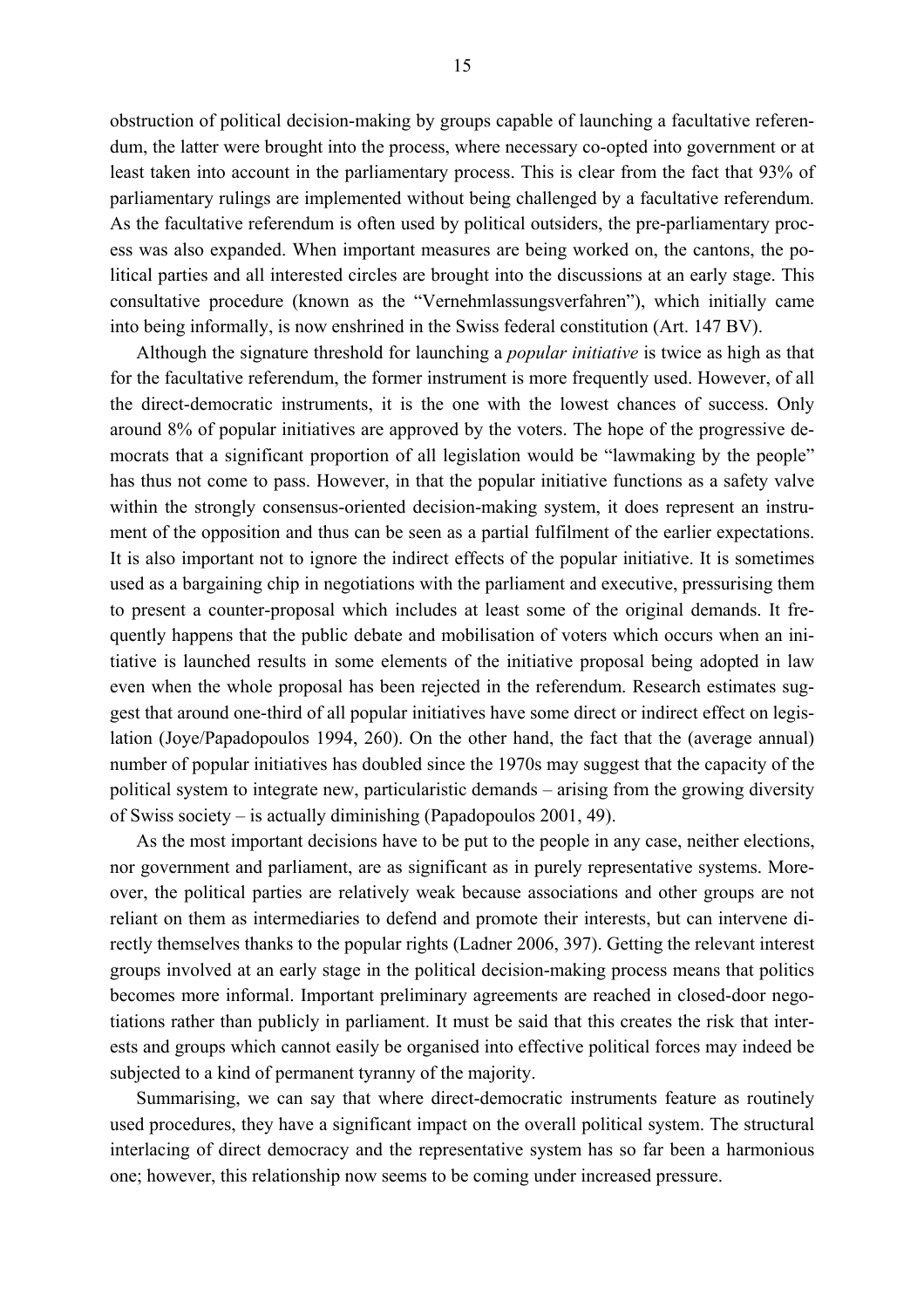# **4. Direct democracy in Liechtenstein**

### 4.1 The genesis of direct democracy

The direct-democractic armoury was introduced much later on in Liechtenstein than in Switzerland.<sup>13</sup> Up to the end of WWI, the political system of Liechtenstein was primarily hierarchical and authoritarian. The 1862 constitution had given the people of Liechtenstein only very rudimentary rights.

During World War I, a strong opposition emerged in the Landtag (parliament), which demanded greater democratic rights. The collapse towards the end of WWI of the Austro-Hungarian Empire – with which the royal house of Liechtenstein had traditionally maintained strong relations – also contributed to strengthening the democratic movement in Liechtenstein. The consequence was a new constitution, which came into force in 1921, and a shift in foreign relations towards Switzerland, confirmed by new customs, mail and currency treaties.

An aspect of this new-found openness to Switzerland found expression in the recourse to Swiss models for the constitutional revision of 1921. The influence is especially noticeable in the inclusion of direct-democratic rights and the way these were formulated. In essence, the 1921 constitution drew on the constitution of 1862 and the monarchical tradition, despite being in many respects modernised and democratised. The organs of the state were essentially retained in their 1862 form, but there were marked changes in the way they were appointed and in the powers they enjoyed. Where there had previously been a strongly monarchical system, there was now a mixed constitution in which state power was based equally on the Prince and the people, a situation which exists to this day. The political system had thus been transformed from a constitutional monarchy into a form of parliamentary monarchy in which the monarch (the Prince) retained and still retains wide-ranging powers.

Nonetheless, what was fundamentally new – and at the same time foreign – in the Liechtenstein constitution were its direct-democratic articles. These had come neither from the Austrian nor the Liechtenstein constitutional tradition, but were a modified import from the Swiss political culture. The insertion of these elements into Liechtenstein's monarchic-democratic, dualistic political framework gives this country's direct democracy a very different character from that of Switzerland. Where the Swiss system is rooted in the primacy of popular sovereignty, and the whole structure and design of the political system – in particular in respect of the direct popular rights – obeys this principle, direct democracy in Liechtenstein must be understood as something of a fringe element of the mixed constitution with its combination of representative democracy and hereditary monarchy. This is expressed especially in the Prince's right of veto, which applies not only to parliamentary legislation, but even to the outcomes of popular referendums. In addition, the constitutional court in Liechtenstein has the power to carry out normative checks and repeal laws which it deems unconstitutional. In practice, therefore, popular sovereignty is effectively restricted in favour of the constitutional principle. The character of direct-democratic rights as exceptional, fringe instruments is also reflected in the much higher signature quorums for initiatives and referendums which obtain in Liechtenstein (6 - 9% of the eligible electorate) when compared with Switzerland.

<span id="page-16-0"></span> $13$  For the following cf.: Marxer/Pállinger 2006, 31ff.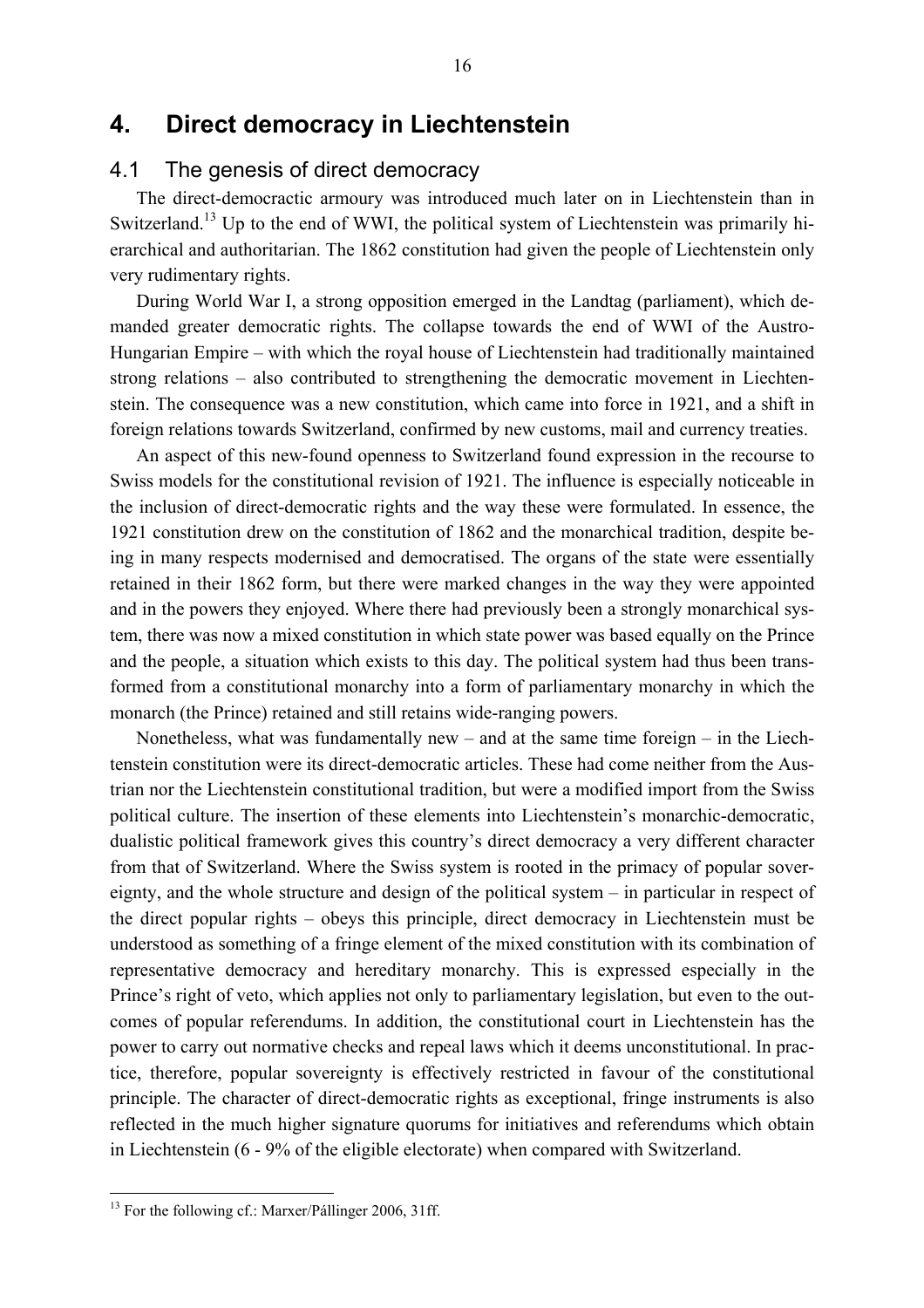The direct-democratic rights which still exist today were set out for the first time in the 1921 constitution, which contained binding provisions for both the initiative and the referendum. The right of initiative is not limited to constitutional initiatives, but also includes legislative initiatives. In contrast to Switzerland, a referendum against parliamentary finance decrees was also introduced, in addition to the referendum on new legislation. During the course of the succeeding decades, the only change was to the signature quorum in line with the increase in the size of the electorate. It was not until towards the end of the  $20<sup>th</sup>$  century that any significant changes were made to the instruments and the procedures. In 1992 came the introduction of the referendum on international treaties and in the same year also the introduction of a preliminary check on initiatives to ensure their compatibility both with the constitution and international treaties. In 2003, as the result of a popular initiative launched by the Prince, large parts of the constitution were amended. New direct-democratic instruments were added: the initiative for abolition of the monarchy; initiative for the appointment of judges; and the motion of no confidence in the Prince.

## 4.2 Use of popular rights

Between 1980 and 2004, Liechtenstein's eligible voters voted on a total of 39 proposals. Since the introduction of the instruments of direct democracy, roughly one national popular vote has been held each year on average. In other words, only a vanishingly small proportion of all issues which could potentially be subject to a referendum are in fact voted on. There is considerable variation in the frequency of popular votes. It is not possible to identify any uniform trend in the use of direct-democratic instruments for the period from 1980 to 2004 (Marxer/Pállinger 2006, 39).

The popular initiative is the most frequently used popular right, accounting for 41% of all the issues presented for the popular vote. Then come the referendum (31%) and the authorities' referendum (26%). The counter-proposal (2%) plays a very minor role (Marxer/Pállinger 2006, 39).

## 4.3 Effects of direct democracy

Although Liechtenstein has a broader, more varied range of options for direct-democratic involvement in decision-making than Switzerland, these instruments are used much less than in its larger neighbour. Liechtenstein can thus be classed among those countries in which direct democracy – in line with the concept of sovereignty belonging to the constitutional principle – is used as a complementary procedure. In consequence, therefore, the effects on the overall system are less significant than in Switzerland. However, as in Switzerland, the success rates of the various direct-democratic instruments vary considerably.<sup>14</sup>

<span id="page-17-0"></span><sup>&</sup>lt;sup>14</sup> For the following cf.: Marxer/Pállinger 2006, 41ff.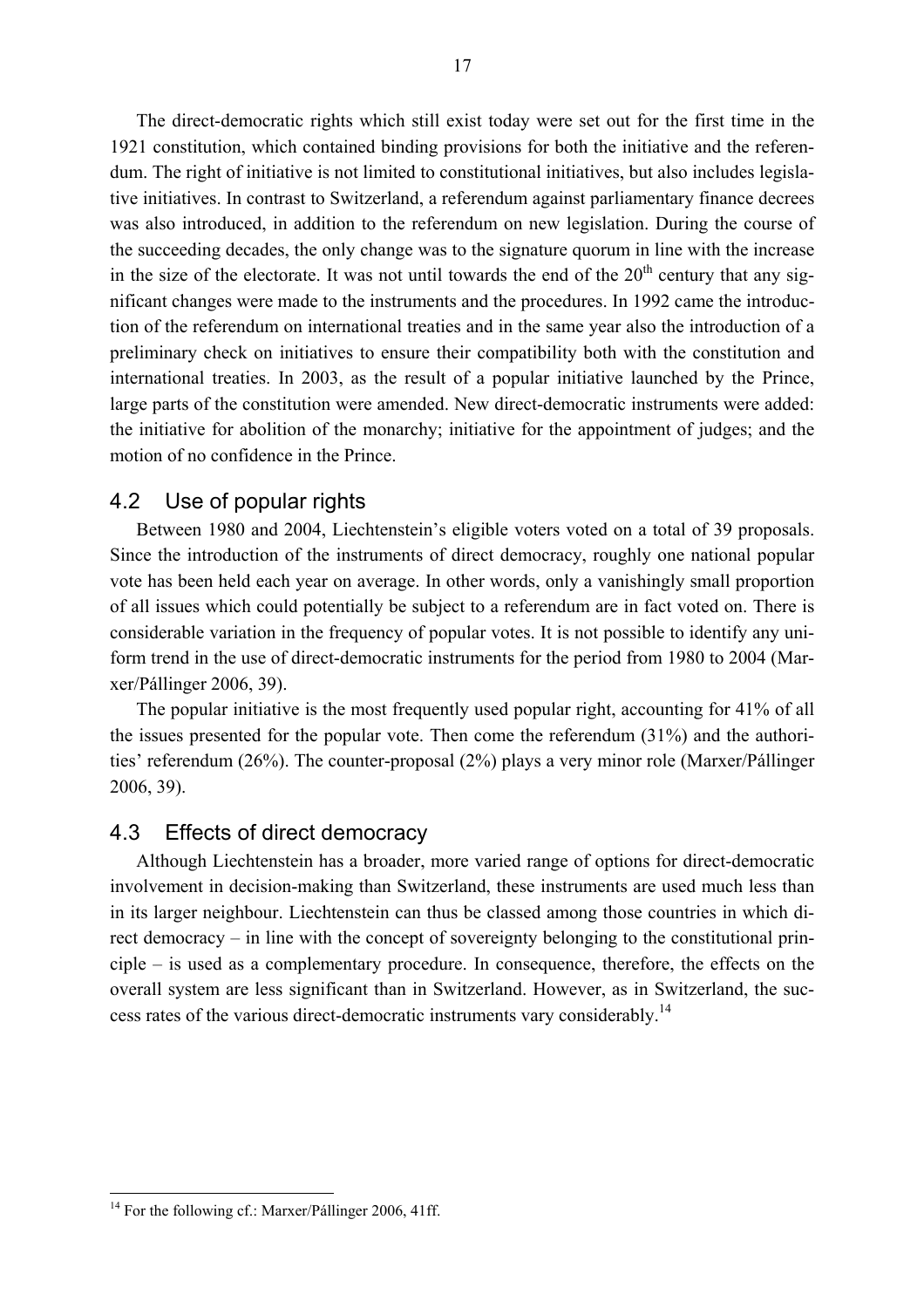| Instrument              | <b>Success rate</b>            |
|-------------------------|--------------------------------|
| Popular initiative      | $31.2\%$                       |
| Counter-proposal        | $[0.00\%]$ low number of cases |
| Facultative referendum  | 33 3 %                         |
| Authorities' referendum | 70 0 %                         |
| Average                 | $33.6\%$                       |

*Table 6: Success rates of direct-democratic instruments in Liechtenstein (1980-2004)* 

*Source: Official statistics Liechtenstein.*

The low number of cases means that it is only possible to make very limited generalisations about the individual instruments and the effect of direct democracy at the overall system level.

The *authorities' referendum*, which represents the functional equivalent of the obligatory referendum in Switzerland, has a high success rate. This instrument is strongly oriented towards consensus. As a rule, only those issues are submitted to a popular vote which have secured broad support among the political elite and other involved actors after preliminary indepth consultation. Although the mechanisms of consultation are just as extensive in Liechtenstein as in its neighbour, the *facultative referendum* – with a roughly 1-in-3 chance of success – tends to express strong support for the authorities. On the other hand, the chances of success for *popular initiatives* are much higher in Liechtenstein (31%) than in Switzerland (8%). These tendencies support the hypothesis that, as complementary procedures, the Liechtenstein instruments are designed more as an emergency brake or as measures with an oppositional character.

The majority of the instruments – the initiative without quorum (initiative, nomination of judges, motion of no confidence in the Prince, initiative to abolish the monarchy) and the facultative referendum without a quorum – belong as expected to the system-compatible type of constitutional-consensual democracy. However, there are also popular rights which are a kind of foreign body in the Liechtenstein system of direct democracy. The election of judges in the event of disagreement in the constitutional organs, as well as the second stage of the process for the abolition of the monarchy must be classed as populist-majoritarian (1). By contrast, the obligatory referendum without a quorum (for increases in tax), the authorities' referendum without a quorum (parliamentary proposal) and the consultative referendum (parliamentary proposal) belong to the type of constitutional-majoritarian popular rights (2). There is, finally, also the direct-democratic instrument for the convening and dissolution of the parliament, which belongs in the populist-consensual category (3).

Do these incompatible instruments have a destabilising effect on the representative or overall systems? – A glance at the constitutional facts permits us to give a clear negative answer to this question. The first group of divergent instruments was only introduced in the constitutional revision of 2003 and has so far never been used. Nor has there so far been a directdemocratic request for the convocation or dissolution of parliament, or for the nomination of a judge. The obligatory referendum for tax rises has also not been used to date. It seems clear that these instruments respresent an emergency brake for extreme cases. Their exceptional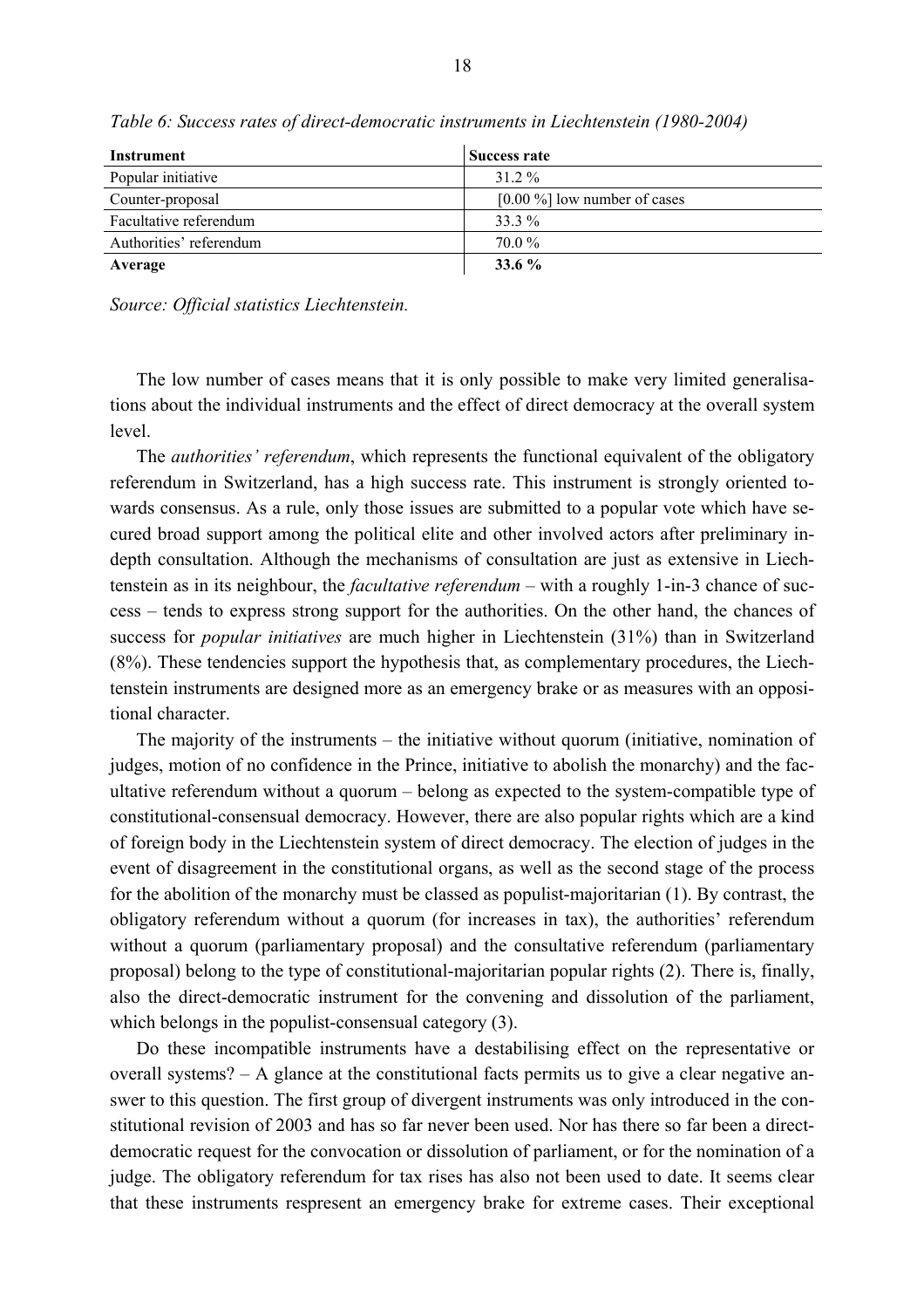character means that these divergent instruments have no impact on the actual compatibility of the complete direct-democratic armoury, and thus no impact either on the stability of the system.

This point highlights the importance of taking into account actual political practice (application, frequency of use etc.) when considering what effects direct-democratic instruments have. Political practice determines whether logically incompatible instruments will ever be used at all, and if so, whether they will have effects in line with or contrary to their intended effect and thus, perhaps, end up being compatible with the overall system after all. It is only at first glance that both of the last-mentioned divergent instruments – the authorities' referendum without quorum (parliamentary proposal) and the consultative popular vote (parliamentary proposal) fail to fit into our scheme. If one considers their modus operandi and their success rate, it is clear that both of them lead to an expansion of consultative mechanisms and thus are consensus-oriented. In this case the intended effects are contrary to the actual ones. Thus in the case of Liechtenstein, the authorities' referendum without a quorum and the popular consultative ballot can be classed as consensus instruments, allowing our hypothesis to be maintained.

Finally, those instruments which we have designated as moderately consensual (the facultative referendum without quorum, the popular initative without quorum) also deserve a closer look. During referendum campaigns these lead to a confrontation which has majoritarian characteristics. However, this does not result in the basically consensual nature of the political system being undermined. If we take into account their anti-hegemonic character (triggering by a minority, emergency brake function) and their delaying potential (agenda-setting aspect), which in our view rate higher than the confrontation over the popular vote – especially in the context of actual practice in Liechtenstein – then their classification among the constitutionalconsensual instruments appears to be justified.

The existence of direct-democratic rights which can be taken up not only by individuals, but also by political parties, interest groups and others, brings about – especially indirectly – consensus-oriented effects. Proposals prepared by the government and processed through parliament undergo in most cases a consultation process which leads finally to a viable and broadly supported compromise. The result is a relatively high level of acceptance of the decisions of the representative organs. On the other hand, however, the direct application of direct-democratic rights may also accentuate conflict: irreconcilable points of view clash in the public debate and the battle ultimately leaves winners and losers. Popular votes can thus also act as a litmus test of social conflict: a large number of ballots would tend to suggest the existence of smouldering and open conflicts, while a small number of votes would suggest broad satisfaction with the system and active consensus. An empirical verification of this hypothesis is scarcely possible in Liechtenstein, due to the small number of popular votes, which gives every cluster something of a random character, especially as the few votes are also spread among a number of different initiators (parliament, voters) and types of vote (referendum, initiative, parliamentary proposal).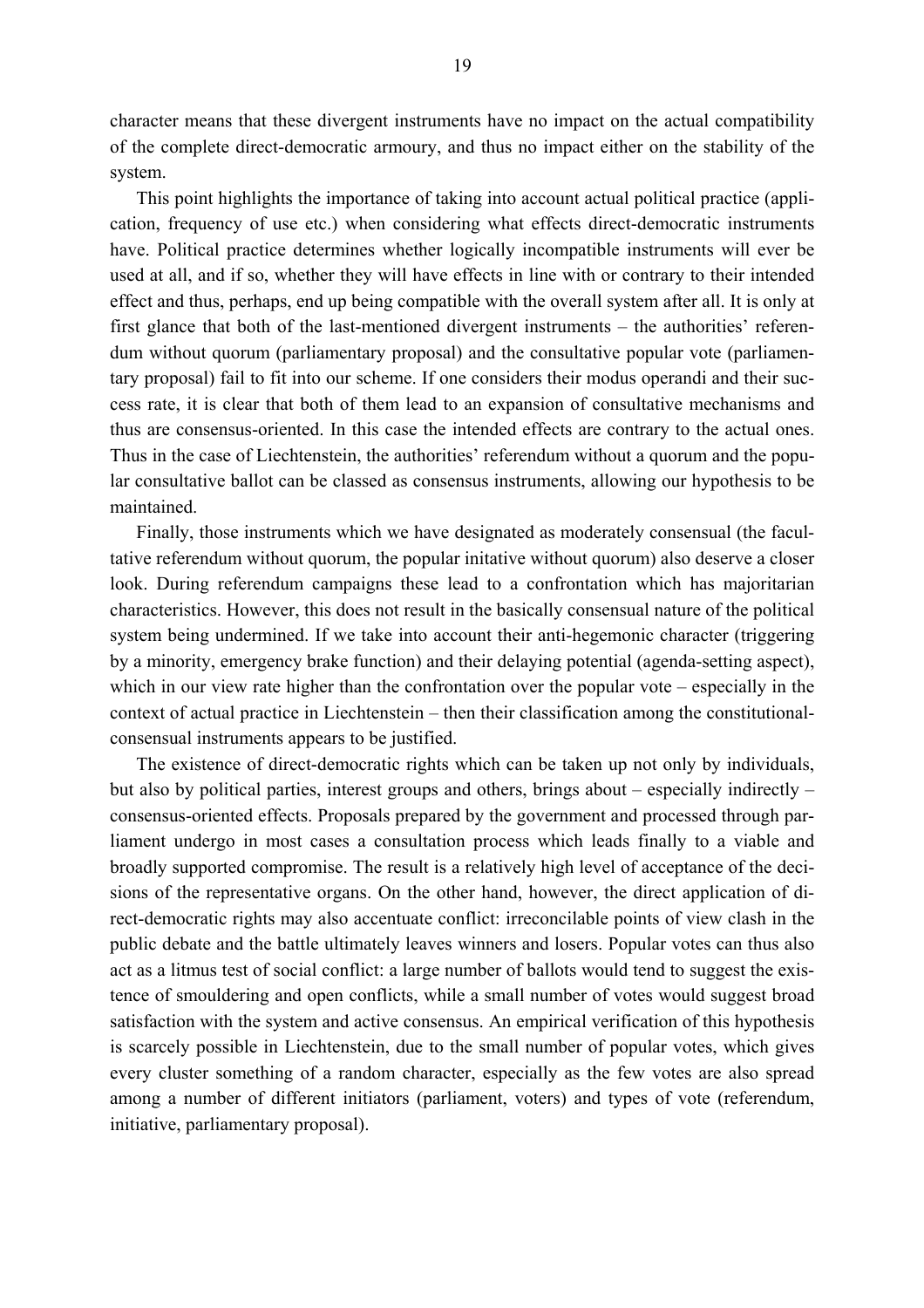## **5. Conclusions**

Both Switzerland and Liechtenstein have a long tradition of direct democracy with established rules of play, and the political culture in both countries is primarily oriented towards consensus. The two countries possess a set of direct-democratic instruments which are comparable both in terms of content and design (cf. [Table 1\)](#page-4-2). Both countries have the main types of direct-democratic instrument: the initiative and the referendum. Although Liechtenstein used Switzerland as a model when it introduced direct democracy, it possesses a broader range of instruments. It is noteworthy that the direct-democratic armoury in both countries has been continually expanded, even into recent times.

As one would expect, the functional fit of the direct-democratic procedures into the overall political system of both countries is assured. Both Switzerland and Liechtenstein have a precheck procedure which decides on the admissibility of initiatives. In Switzerland, however, in accordance with the populist principle, the grounds for rejection are relatively narrowly defined, including only contraventions of the international ius cogens, and of unity of subjectmatter. By contrast, and in accordance with the constitutional principle, the powers of validation of the Liechtenstein parliament are much broader and extend in particular to conformity with the constitution and with existing international treaties. While in Switzerland minorities are protected by the inbuilt consensus mechanisms (the double majority and the facultative referendum), limitations on the power of the majority in Liechtenstein are provided for by constitutional arrangements (the constitutional court, the veto power of the Prince). The particular adaptive form of the direct-democratic instruments is compatible in both cases with the basic principles of the respective concept of sovereignty in each country i.e. – in accordance with our first hypothesis – with the idea of popular sovereignty in Switzerland, and with the constitutional principle in Liechtenstein. In this connection it is important to point out that the practical application of the direct-democratic instruments also occurs in conformity with the bsic system logic of each type of democracy. The example of Liechtenstein is especially illustrative here, in that the incompatible popular rights have never been used – despite this being theoretically possible. This fact appears to corroborate our fifth hypothesis.

During the period covered by this study, the direct-democratic instruments were far more intensively used in Switzerland than in Liechtenstein. The figures for the frequency of popular votes – in line with our second hypothesis – indicate that in Switzerland the direct-democratic instruments are clearly to be classed as routine procedures which reflect the principle of popular sovereignty. In Liechtenstein, by contrast, they are clearly complementary procedures which perform – far more than is the case in Switzerland – the function of an emergency brake or a safety valve for the general public in relation to the political elite.

In both countries, the direct-democratic procedures have broadly similar effects: the general trend of politics is towards consensus. Both in Switzerland and Liechtenstein, the members of the established elites – in line with hypothesis number seven – try to minimize the risks to themselves presented by the direct-democratic processes. In both countries, potential veto players are drawn into the legislative process – in the context of preliminary consultative mechanisms such as the 'Vernehmlassungsverfahren' (consultation) – with the aim of preventing a possible referendum. Nonetheless, it is clear that in Switzerland the use of direct-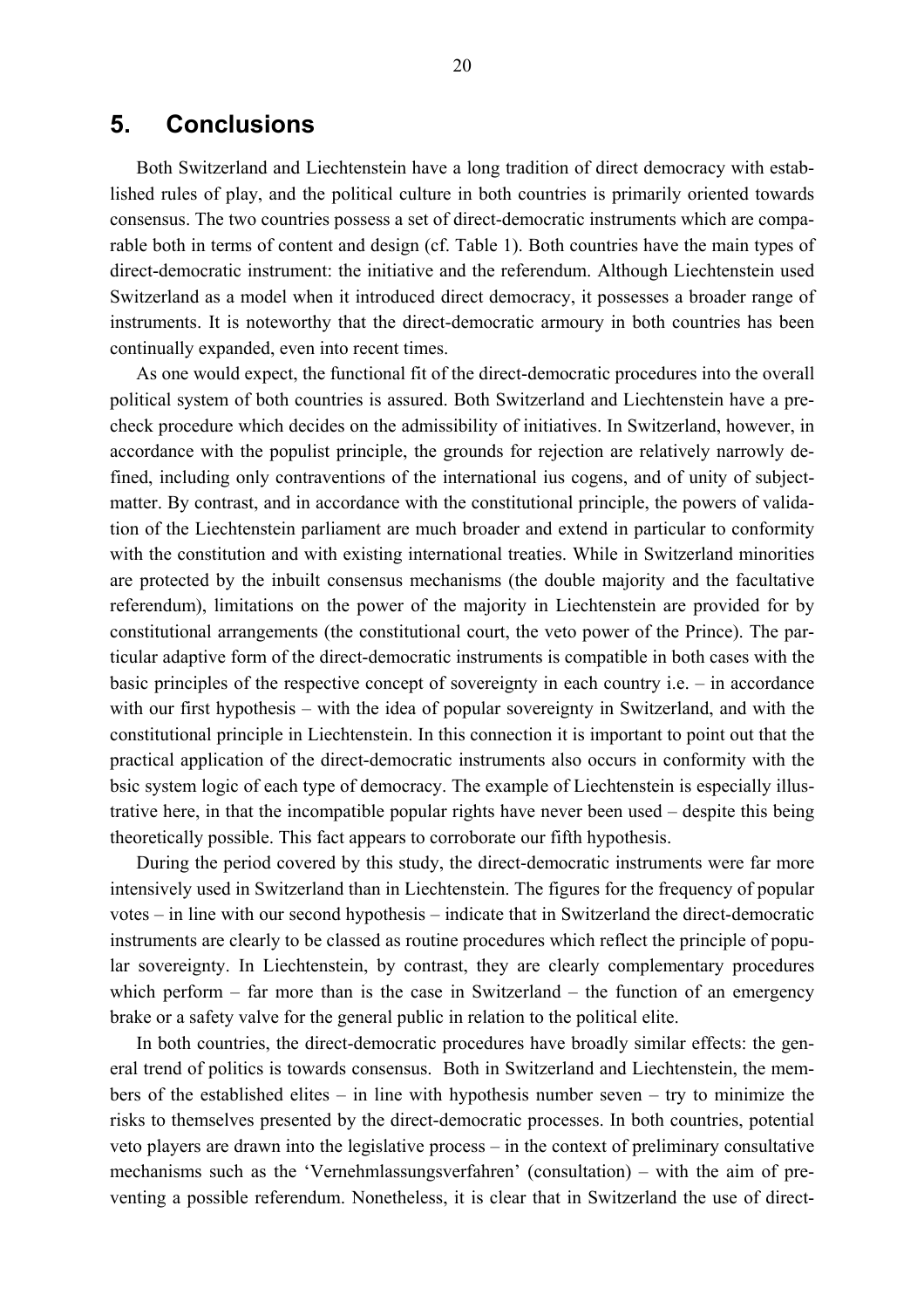democratic procedures has a significant effect on the political decision-making process – much more so than in Liechtenstein (cf. hypothesis 4).

In Switzerland it is the facultative referendum in particular which has led to an expansion of consensus-oriented mechanisms of consultation and negotiation. This has, however, led to a reduction in the transparency and formality of politics, as the handling of social conflict and clashes of interest has to some extent been removed from the public arena of parliament and transferred to the semi-public arena of pre-parliamentary processes. This favours the creation of elite cartels which can potentially steer politics in certain directions – a process over which the public has virtually no control. The facultative referendum can thus be used to protect special interests, thus favouring a case-by-case, 'floating' opposition in contrast to the systematic opposition of the minority parties in parliament. In this event the representative system and the innovative potential of the overall system are weakened. The growing number of popular initiatives in Switzerland might be an indication that the system is having increasing difficulty in performing its integrative function. In this area (hypothesis 3) the effects of direct democracy are ambivalent. It is not possible to determine with complete certainty whether the quite intentional weakening of the representative system in Switzerland will continue to be balanced by stabilising effects at the overall system level. By contrast, direct democracy in Liechtenstein has not placed restrictions on the dominant representatively-designed process of political decision-making, but has complemented it through the option of a safety valve and has thus made an entirely positive contribution to the stability of the overall system.

This study has enabled us to settle a number of open questions about the relationship between direct and representative democracy. We believe that in terms of future research priorities, the primary need is for further investigation into the determinants of the application and frequency of use of political rights – involving in particular a clarification of the relationship between political culture and direct democracy (cf. Marxer/Pállinger 2007b). It would also be necessary to determine whether and to what extent it is possible to generalize the present findings, and examine whether they can be applied to majoritarian systems. Preliminary comparative studies at the level of the U.S. federal states give conflicting answers to this question (Heussner 2001). It should be the goal of future research to make it possible to evaluate the potential of direct democracy to reform representative democracies.

# **6. Literature**

*Abromeit, Heidrun/Stoiber, Michael (2006): Demokratien im Vergleich. Einführung in die vergleichende Analyse politischer Systeme. Wiesbaden, VS Verlag für Sozialwissenschaften.* 

*Batt, Helge* (2006): Direktdemokratie im internationalen Vergleich, in: Aus Politik und Zeitgeschichte, Nr. 10, S. 10-17.

*Bogumil, Jörg* (2001): Direkte Demokratie als Verhandlungsdemokratischer Impuls – Wirkungen kommunaler Referenden in NRW. Referat auf der Tagung "Direkte Demokratie. Forschungsstand und Perspektiven" am 22.6.2001 und der Philipps-Universität Marburg. (http://homepage.rub.de/Joerg.Bogumil/Downloads/ASammelbaenden/magburgdir.pdf - April 2007)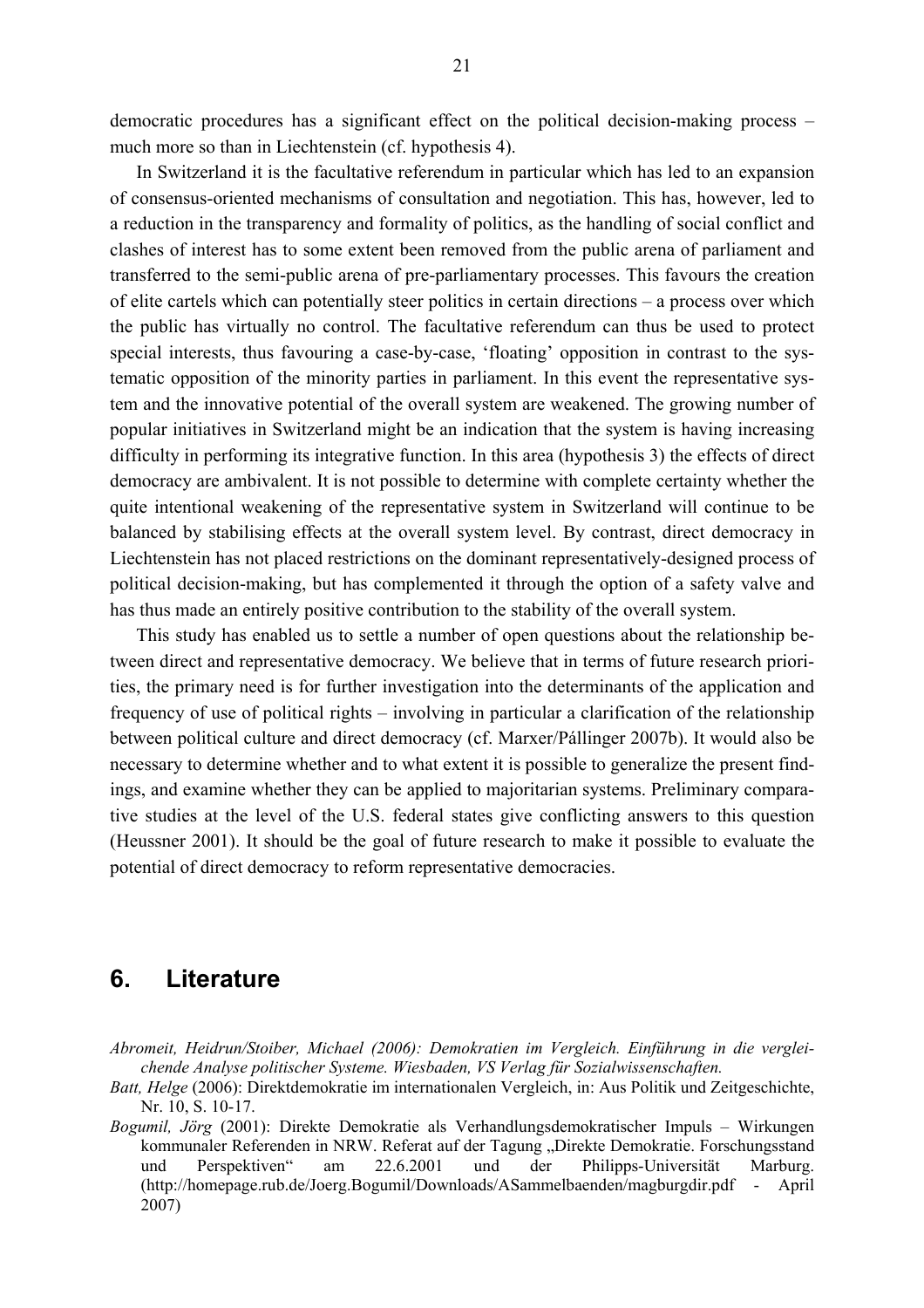- *Bundesamt für Statistik* (2004): Politischer Atlas der Schweiz. Daten und Karten zu den Nationalratswahlen und den eidgenössischen Volksabstimmungen 1866-2004. Neuchâtel, BFS (CD-ROM). [cited as BFS (2004).]
- *Dahl, Robert A.* (1989): Democracy and its Critics. New Haven/London, Yale University Press.
- *Dahl, Robert A./Tufte, Edward R.* (1974): Size and Democracy. Stanford, Stanford University Press.
- *Fleiner-Gerster, Thomas* (1995): Allgemeine Staatslehre. Berlin, Duncker & Humblot.
- *Gebhardt, Jürgen* (2000): Das Plebiszit in der repräsentativen Demokratie, in: *Arnim, Hans Herbert von (Hrsg.)*: Direkte Demokratie. Beiträge auf dem 3. Speyerer Demokratieforum vom 27. bis 29. Oktober 1999 an der Deutschen Hochschule Speyer. Berlin, Duncker & Humblot, S. 13-26.
- *Glazer, Amihai/McGann, Anthony* (2005): Direct Democracy and the Stability of State Policy. (http://www.economics.uci.edu/docs/2005-06/Glazer-15.pdf -März 2007)
- *Hager, Lutz* (2005): Wie demokratisch ist direkte Demokratie? Eine Wachstumstheorie der Demokratie – Volksinitiativen in Kalifornien. Wiesbaden, VS Verlag für Sozialwissenschaften.
- *Hamilton, Alexander/Madison, James/Jay, John* (2007): Die Federalist Papers. Vollständige Ausgabe. Herausgegeben und übersetzt von Barbara Zehnpfennig. München, Beck.
- *Heussner, Hermann K.* (2000): Wurzeln und Durchsetzung direktdemokratischer Verfahren in den USA, in: *Arnim, Hans Herbert von (Hrsg.)*: Direkte Demokratie. Beiträge auf dem 3. Speyerer Demokratieforum vom 27. bis 29. Oktober 1999 an der Deutschen Hochschule Speyer. Berlin, Duncker & Humblot, S. 199-217.
- *Heussner, Hermann K./Jung, Otmar* (1999): Mehr direkte Demokratie wagen. Volksbegehren und Volksentscheid. München, Olzog.
- *Initiative and Referendum Institute Europe* (2005): Guidebook to Direct Democracy in Switzerland and Beyond. Amsterdam, Initiative and Referendum Institute. [cited as IRI (2005).]
- *Joye, Dominique/Papadopoulos, Yannis* (1994): Votations moteurs: les logiques du vote blanc et de la participation, in: Papadopoulos, Yannis (Hrsg.): Elites politiques et peuple en Suisse. Lausanne, Réalites sociales, S. 245-276.
- *Jung, Sabine* (2001): Die Logik direkter Demokratie. Wiesbaden, Westdeutscher Verlag.
- *Kranenpohl, Uwe* (2006): Bewältigung des Reformstaus durch direkte Demokratie? in: Aus Politik und Zeitgeschichte, Nr. 10, S. 32-38.
- *Kölz, Alfred* (1992): Neuere Schweizerische Verfassungsgeschichte: ihre Grundlinien vom Ende der Alten Eidgenossenschaft bis 1848. Bern, Stämpfli.
- *Kölz, Alfred* (2004): Neuere schweizerische Verfassungsgeschichte. Ihre Grundlinien in Bund und Kantonen. Bern, Stämpfli Verlag.
- *Ladner, Andreas* (2006): Das Parteiensystem der Schweiz, in: *Niedermayer, Oskar/Stöss, Richard/Haas, Melanie (Hrsg.)*: Die Parteiensysteme Westeuropas. Wiesbaden, VS-Verlag, S. 397- 420.
- *Lijphart, Arend* (1984): Democracies: Patterns of Majoritarian and Consensus Government in Twenty-One Countries. New Haven/London, Yale University Press*.*
- *Lijphart, Arend* (1999): Patterns of Democracy. Government Forms and Performance in Thirty-Six Countries. New Haven/London, Yale University Press.
- *Linder, Wolf* (2005): Schweizerische Demokratie. Institutionen, Prozesse, Perspektiven. Bern, Haupt*.*
- *Neidhart, Leonhard* (1970): Plebiszit und pluralitäre Demokratie. Eine Analyse der Funktion des schweizerischen Gesetzesreferendums. Bern, Francke.
- *Marxer, Wilfried/Pállinger Zoltán Tibor* (2007a): System contexts and system effects of direct democracy - direct democracy in Liechtenstein and Switzerland compared, in: *Pállinger, Zoltán Tibor/Marxer, Wilfried/Kaufmann, Bruno/Schiller, Theo (eds.)*: Direct Democracy in Europe. Wiesbaden, VS Verlag, S. 12-29.
- *Marxer, Wilfried/Pállinger Zoltán Tibor* (2007b): Direct Democracy at the local level: a comparison of eight municipalities from four countries around Lake Constance. Paper presented at the conference "Direct democracy in local politics in European countries" in Marburg/Germany, 19-21 April 2007.
- *Marxer, Wilfried* (2007/forthcoming): Direkte Demokratie in Liechtenstein Entwicklung, Analyse, Forschungsperspektiven. Vaduz, Verlag der Liechtensteinischen Akademischen Gesellschaft.
- *Marxer, Wilfried/Pállinger Zoltán Tibor* (2006): Direkte Demokratie in der Schweiz und in Liechtenstein - Systemkontexte und Effekte. Beiträge Liechtenstein-Institut 36. Bendern.